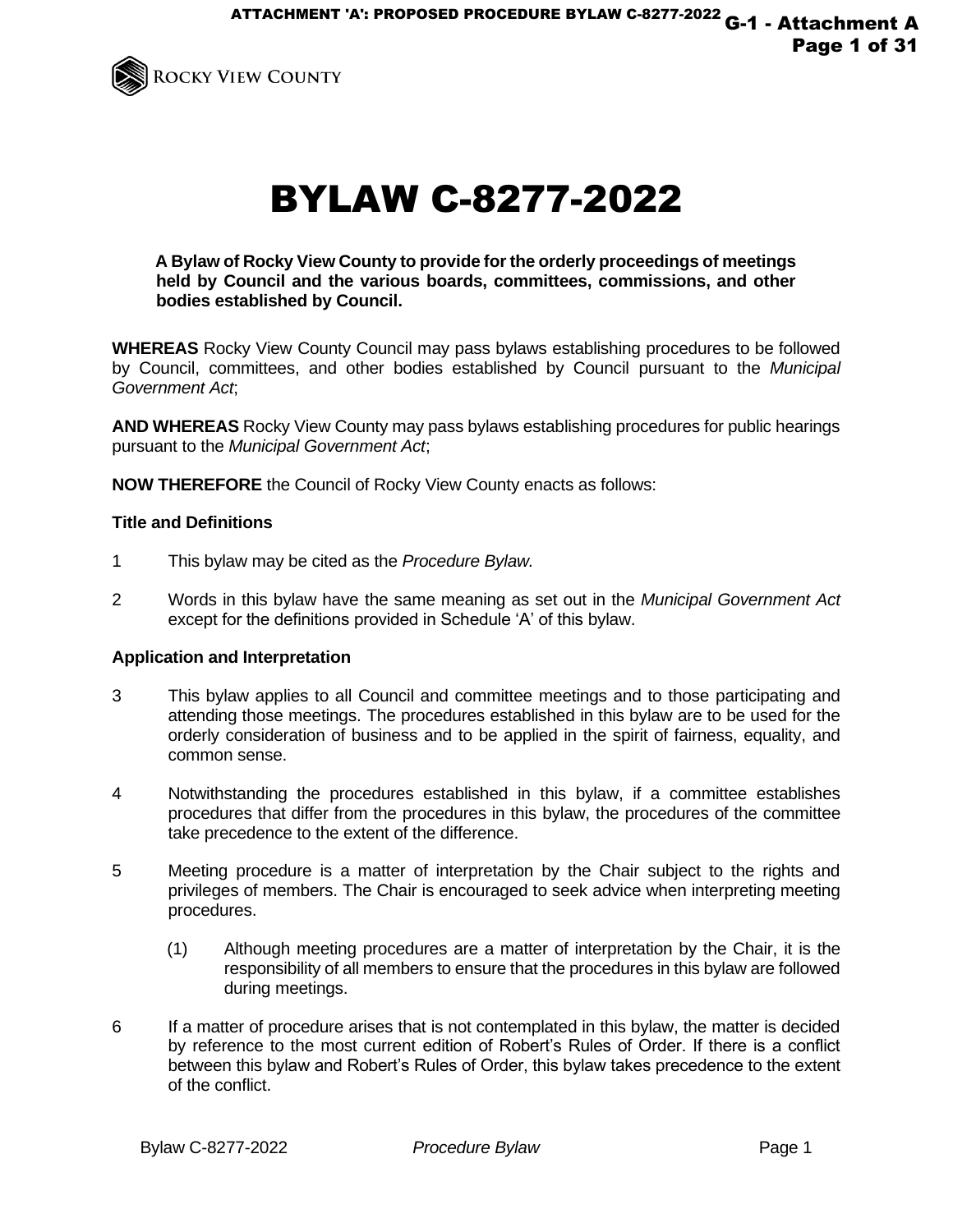

- 7 Council or a committee may by resolution temporarily suspend the rules, or a specific rule, established in this bylaw. A suspension of the rules is only in effect for the meeting at which the resolution is passed.
	- (1) Rules in this bylaw that originate in the *Municipal Government Act* or other governing legislation cannot be suspended.
- 8 If a suspendable rule in this bylaw is inadvertently not followed during a meeting, and no person's rights are infringed as a result and no member raises a point of order or otherwise brings attention to the rule not being followed, the rule is deemed to have been suspended for that specific case.

## **Duties of the Mayor, Deputy Mayor, Chairs, and Vice Chairs**

- 9 The Chair of a meeting is responsible for:
	- (1) presiding over the meeting when in attendance unless otherwise required by this bylaw or provided for in Rocky View County's bylaws, policies, and procedures;
	- (2) presiding over conduct at meetings, including providing for the orderly consideration of business, preserving good order and decorum, deciding on and responding to questions of procedure, ruling on points of order and points of privilege, and responding to challenges of the Chair;
	- (3) managing the flow of business at meetings, including changing the order of the agenda when appropriate and calling for recesses or for the meeting to stand at ease without requiring a motion; and
	- (4) providing for the orderly queuing of speakers, including other members, Administration, and the public, and ensuring that each member who wishes to speak on a matter is provided an opportunity to do so in accordance with this bylaw.
- 10 The Mayor has the same rights and privileges as any other member except for when a matter deals specifically within the Mayor's electoral division. When the Mayor desires to participate in debate or move a motion on a matter that deals specifically in the Mayor's electoral division, the Mayor must:
	- (1) vacate the Chair and request that the Deputy Mayor, or another member if required, assume the position of Chair for the duration of that matter, without requiring a motion; and
	- (2) reassume the position of Chair when consideration of the matter has concluded.
- 11 The Mayor presides over Council meetings as the Chair when present. The Deputy Mayor is the Vice Chair of Council meetings when present.
- 12 The Deputy Mayor presides over Council meetings as the Chair when the Mayor is absent or unable to perform the duties of the position. The Deputy Mayor has all the same powers and responsibilities under this bylaw when presiding as the Chair.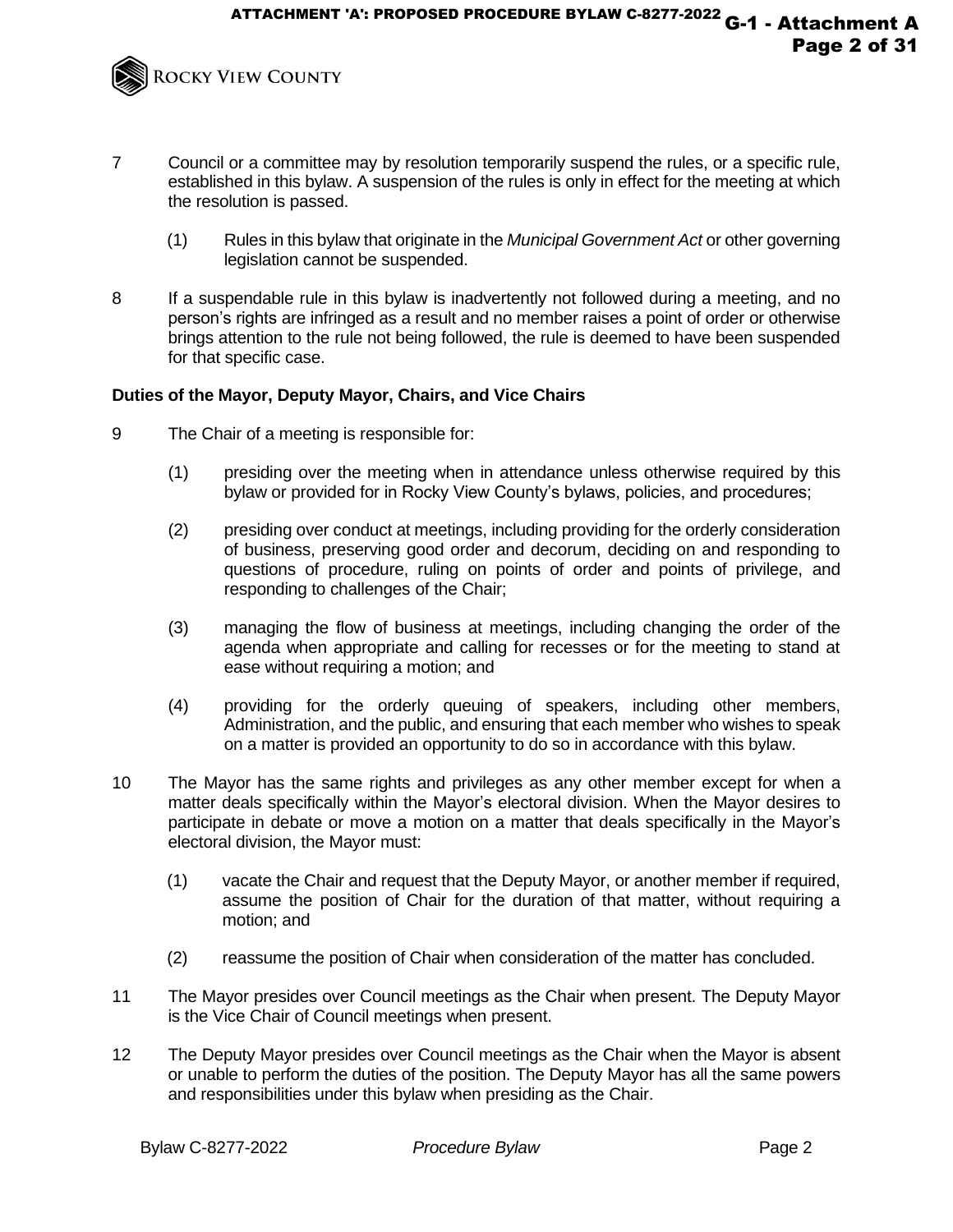

- 13 An Acting Chair presides over Council meetings as the Chair when both the Mayor and Deputy Mayor are unable to perform the duties of the position. The Acting Chair has all the same powers and responsibilities under this bylaw when presiding as the Chair.
	- (1) The Chief Administrative Officer will preside over the selection of the Acting Chair. Once the Acting Chair is selected, they will preside over the remainder of the meeting.
	- (2) An Acting Chair is chosen by general consensus of the members in attendance or, if required, by a resolution of the members in attendance.

# **Term of Appointment of the Mayor and Deputy Mayor**

- 14 The term of appointment of the Mayor is for one year and will not extend beyond the term of office of that person as Councillor. Only one Councillor may be appointed as Mayor at a time and the position of Mayor must be filled at all times
- 15 The term of appointment of the Deputy Mayor is for one year and will not extend beyond the term of office of that person as Councillor. Only one Councillor may be appointed as Deputy Mayor at a time and the position of Deputy Mayor must be filled at all times.
- 16 The term of appointment of the Mayor and Deputy Mayor must be made, suspended, or revoked by resolution. A resolution to suspend or revoke the appointment of the Mayor or Deputy Mayor must provide for the appointment of another Councillor to that position.

# **Regular, Special, and Organizational Meetings**

## Regular Council and Committee Meetings

- 17 At its annual organizational meeting, Council establishes the dates and times of regular Council and committee meetings for the ensuing year. All Councillors must be present when establishing the dates and times of regular Council meetings pursuant to section 193(1) of the *Municipal Government Act*.
- 18 Council may from time to time establish additional regular Council meeting dates and times by resolution. All Councillors must be present when establishing the dates and times of additional Council meetings pursuant to section 193(1) of the *Municipal Government Act*.
- 19 Committees may from time to time establish additional regular meeting dates and times in accordance with the committee's terms of reference, or by resolution if the terms of reference do not provide for an alternate process.

## Special Council and Committee Meetings

20 Special Council meetings may be called by the Mayor in accordance with and through the processes established in section 195 of the *Municipal Government Act*.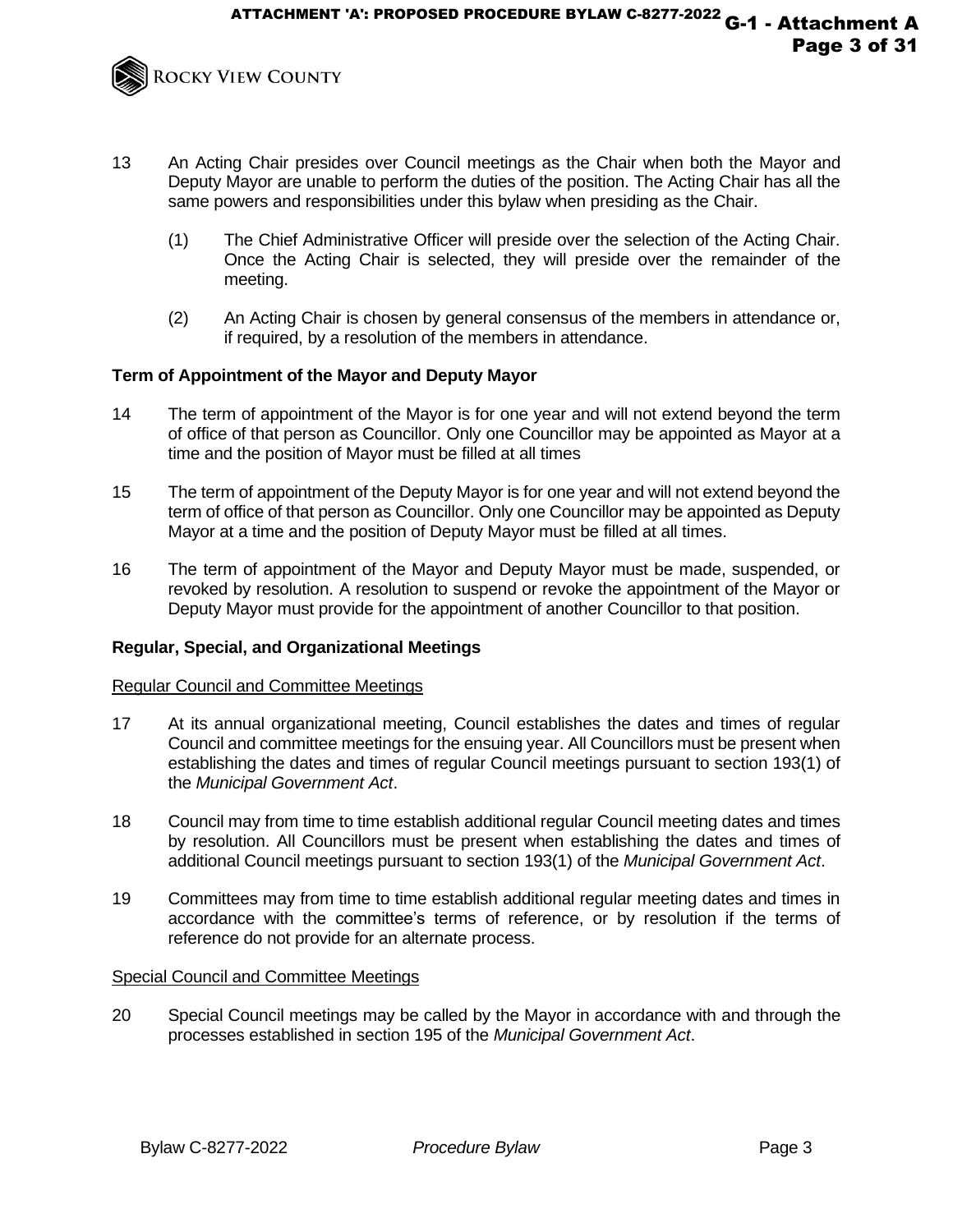

21 Special committee meetings may be called by the Chair in accordance with the committee's terms of reference, or by the Chair in accordance with and through the processes established in section 195 of the *Municipal Government Act* if the committee's terms of reference does not provide for an alternate process.

## Organizational Meetings

- 22 Council holds an annual organizational meeting pursuant to section 192(1) of the *Municipal Government Act* for the purpose of appointing the Mayor and Deputy Mayor, establishing Council and committee meeting dates, appointing members to committees, and any other business included on or added to the organizational meeting agenda.
- 23 At organizational meetings, Council:
	- (1) appoints the Mayor and Deputy Mayor for the term of appointment provided for in this bylaw;
	- (2) establishes the dates and times of regular Council and committee meetings as required;
	- (3) makes Council and committee appointments as required, including appointments for council representatives, member at large positions, and Chair and Vice Chair positions;
	- (4) considers any other matter on or added to the organizational meeting agenda.
- 24 During organizational meetings:
	- (1) the Chief Administrative Officer calls the meeting to order, presides over the appointment of the Mayor and their oath of office; and
	- (2) once elected, the Mayor presides over the appointment of the Deputy Mayor and all subsequent matters on the organizational meeting agenda.
- 25 During the appointment of vacant positions at the organizational meeting, or as otherwise required from time to time, the following procedures apply:
	- (1) if only one nomination is received for a vacant position, the nominee will be appointed by acclamation; or
	- (2) if more than one nomination is received for a vacant position, a vote by secret ballot will be conducted using the following exhaustive ballot procedure:
		- (a) if no nominee receives a majority of votes on the first ballot, the nominee who received the least number of votes is dropped from the ballot and a subsequent ballot is conducted with the remaining nominees; and
		- (b) on any subsequent ballots, the nominee who receives the least number of votes is dropped from the ballot until a nominee receives a majority of votes.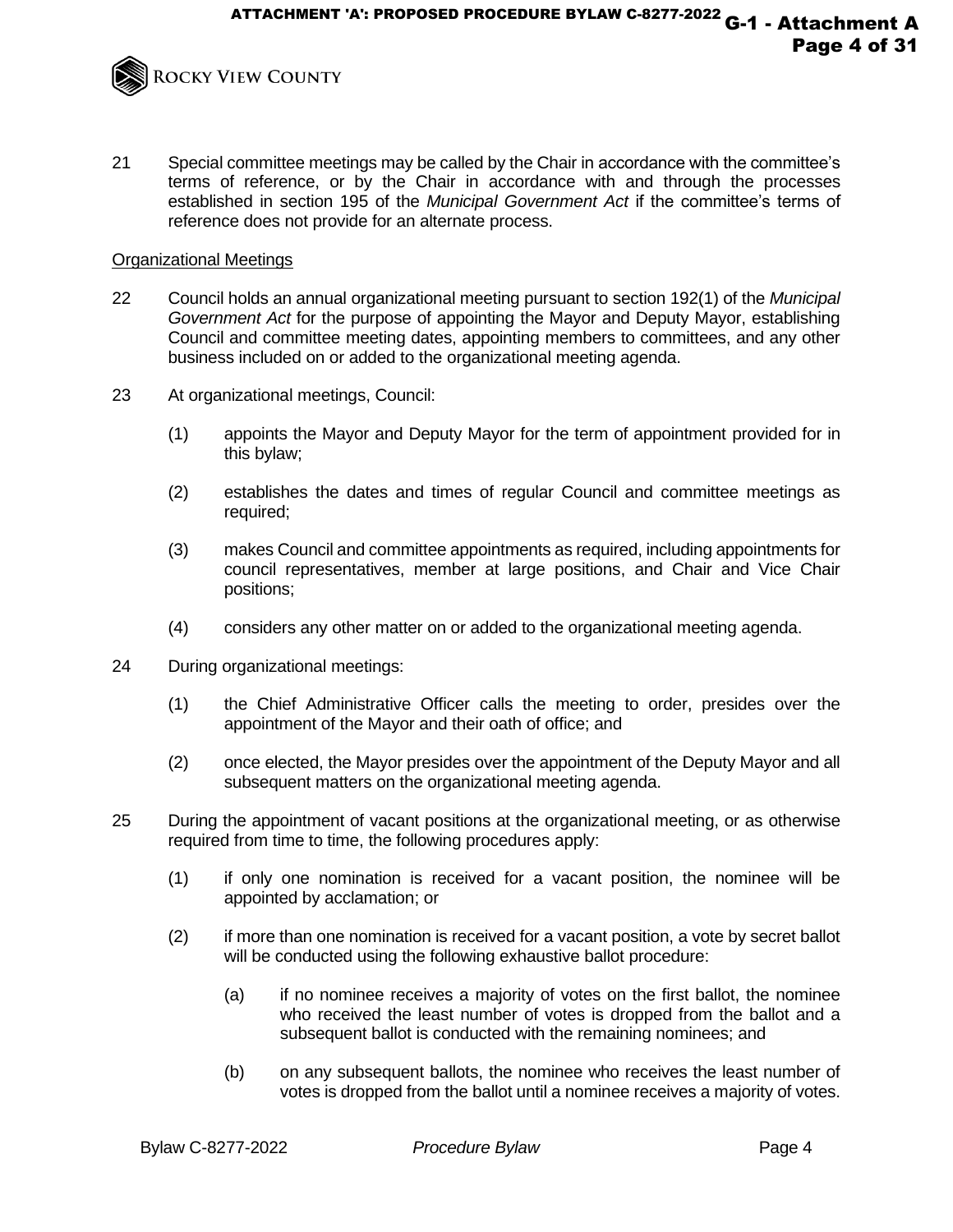

- (3) If after repeated ballots it is clear that no one nominee will receive a majority of votes, Council may use an alternate method of determining the successful nominee. The alternative method may be established by general consensus or, if required, by resolution.
- 26 All appointments, including appointments determined by secret ballot, must be confirmed by resolution pursuant to section 185.1(2) of the *Municipal Government Act*.
- 27 All ballots for secret ballot votes conducted at the organizational meeting are destroyed after the meeting is adjourned.

## **Electronic Participation in Meetings**

- 28 Members are expected to participate in meetings in-person unless there is a clear need for electronic participation. Members may participate in a meeting electronically in accordance with this bylaw.
- 29 Any member, except for the Chair of the meeting, may participate electronically in a meeting so long as the member participates in a location that is free of distractions, secure, and appropriate for participation in the meeting and:
	- (1) the member is outside of Rocky View County but desires to participate in the meeting electronically; or
	- (2) the member is within Rocky View County but is unable to attend the meeting for personal or family reason but desires to participate in the meeting electronically.
- 30 The Chair must be physically present at meetings and cannot preside over meetings electronically. To participate in a meeting electronically, the Chair must vacate the chair for that meeting.
- 31 To participate in a meeting electronically, a member must notify the Chair and Chief Administrative Officer as soon as they are aware of their need to participate electronically.
- 32 The Chair has the authority to end a member's use of electronic participation in an in-person meeting if, in their opinion, the use of electronic participation is disruptive to the meeting or the location of the member is not secure or appropriate.

## **Holding Meetings and Hearings Electronically**

- 33 Council or committee meetings and hearings may be held electronically so long as they are held in accordance with section 199 *Municipal Government Act* and comply with the notification and participation requirements of the *Municipal Government Act* and Rocky View County's bylaws, policies, and procedures.
- 34 Council or a committee may direct that their meetings and hearings be held electronically if, in its determination, electronic meetings are desired for reasons of ease and efficiency, or if they are required during emergency, public health, or disaster events.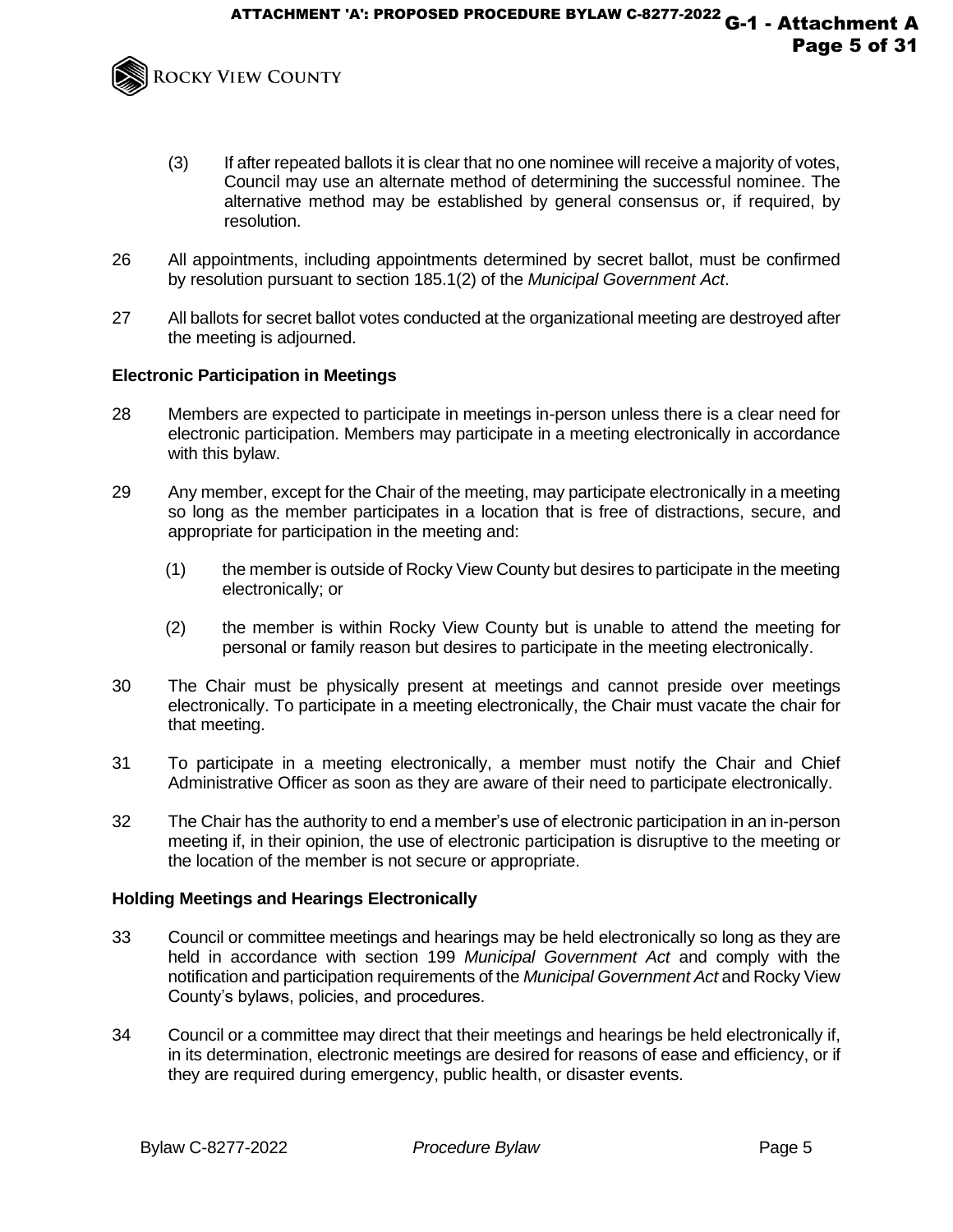

- 35 If directed by Council or a committee, electronic meetings may be held through a video or telephone conference platform. The Chief Administrative Officer will determine and provide for the specific platform, such as Microsoft Teams, through which electronic meetings will be held based on accessibility and technical limitations.
- 36 Notice of an electronic meeting or hearing must provide the methods through which the public may access and make submissions during the meeting or hearing. The Chief Administrative Officer will determine and provide for the specific methods based on accessibility and technical limitations.
	- (1) The Chief Administrative Officer must, at a minimum, provide for email submissions in lieu of in-person presentations from the public when meetings and hearings are held electronically.
	- (2) The Chief Administrative Officer must also continue to permit the submission of prerecorded audio/visual presentations for public hearing items and may provide for other methods not found in this bylaw, such as virtual presentations through the electronic meeting platform.
- 37 When a meeting or hearing is held electronically:
	- (1) all participants must identify themselves by name through their usernames on the electronic meeting platform. Participants may further identify themselves by position or organization if they desire; and
	- (2) all documents that would otherwise be available to the public during an in-person meeting or hearing will be made available through Rocky View County's public website.
- 38 The Chair must be physically present at meetings and cannot preside over meetings electronically. To participate in a meeting electronically, the Chair must vacate the chair for that meeting.

# **Closed Sessions**

- 39 Council and committees may consider a matter, or a portion of a matter, in a closed session only in accordance with section 197(1) of the *Municipal Government Act* and the relevant sections of the *Freedom of Information and Protection of Privacy Act.*
- 40 Closed sessions may be held electronically and members may participate in a closed session electronically if the member is participating in the meeting electronically in accordance with this bylaw.
- 41 The Chair of a meeting presides over any closed sessions held at that meeting and ensures that only those matters included in the resolution to move into closed session are considered during the closed session.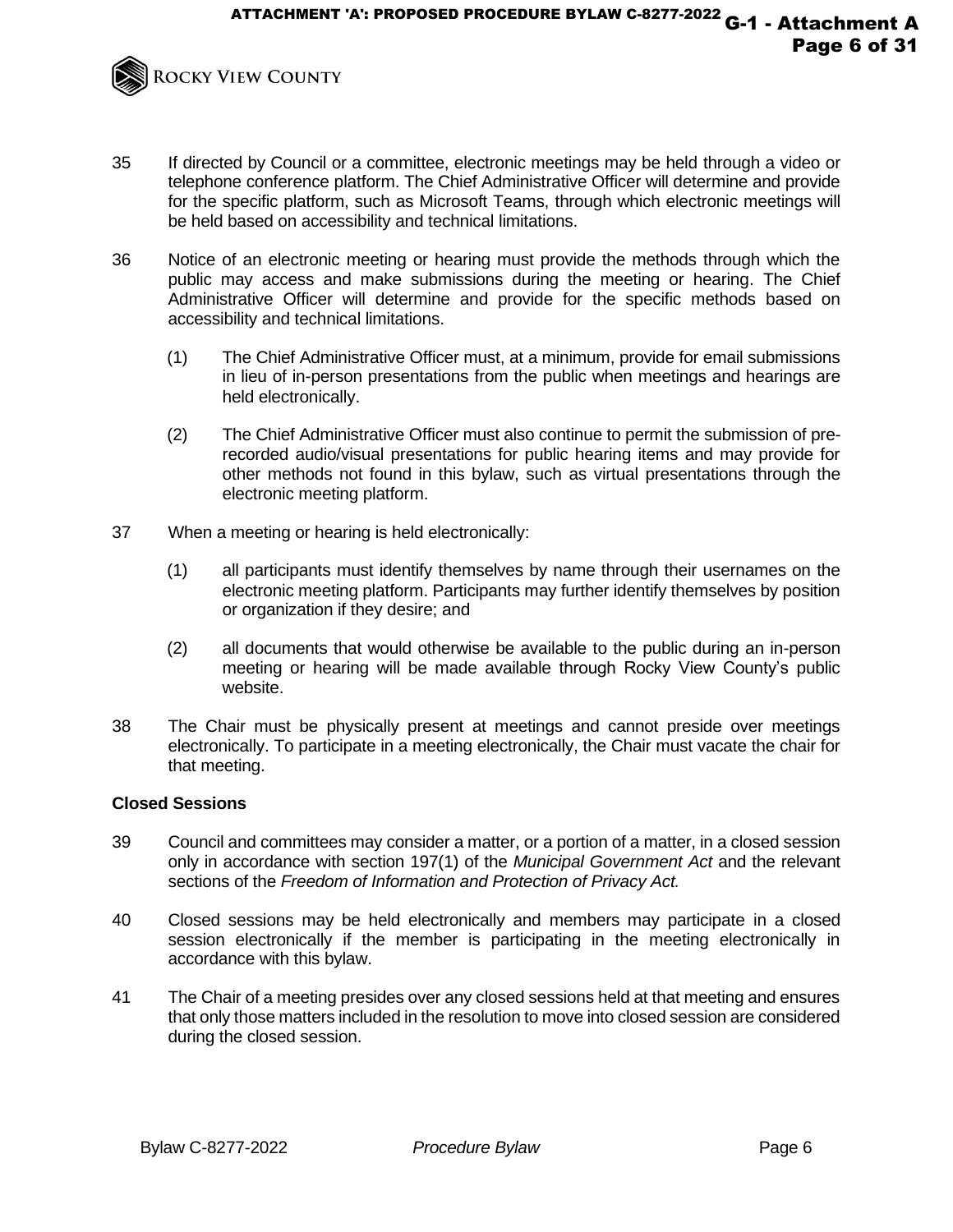

- 42 All members may participate in a closed session provided that the member has not abstained from participating in the matter, or is not required to abstain from participating in the matter, to be considered in the closed session.
- 43 Council or the committee may allow others to attend closed sessions and may direct that others leave the closed session as required. The meeting minutes will record the names of those in attendance for the closed session.
- 44 All proceedings, discussion, opinions, advice, and materials provided in closed sessions are confidential and must remain in confidence indefinitely by those attending the closed session unless their release is authorized by resolution of Council or the committee.
- 45 Those attending closed sessions must not record, take notes, or otherwise document the proceedings of a closed session.
- 46 Council or a committee cannot pass a resolution during a closed session except for a resolution to move back into open session. All decisions arising from a closed session must be made by resolution passed in open session pursuant to section 197(3) of the *Municipal Government Act*.
- 47 Before considering motions arising from a closed session, the Chair of the meeting will provide reasonable notice to the public that the meeting is back in open session and will allow sufficient time for the public to return to the meeting in accordance with section 197(5) of the *Municipal Government Act*.

## **Notice of Meetings**

- 48 Notice of regular Council and committee meetings is provided in accordance with section 196 of the *Municipal Government Act* and Rocky View County's bylaws, policies, and procedures.
- 49 Notice of special Council and committee meetings will be made in accordance with section 196 of the *Municipal Government Act* and, if time permits, in accordance with this bylaw and Rocky View County's bylaws, policies, and procedures.
- 50 Council may only change the date, time, or place of regular meetings by resolution and with no less than 24 hours' notice of the change. Notice of the change will be made in accordance with section 193(3) of the *Municipal Government Act* and, if time permits, in accordance with this bylaw and Rocky View County's bylaws, policies, and procedures.
- 51 Committees may change the date, time, or place of regular meetings by resolution or by written consent of a majority of members and with no less than 24 hours' notice of the change. Notice of the change will be made in accordance with section 195 of the *Municipal Government Act* and, if time permits, in accordance with this bylaw and Rocky View County's bylaws, policies, and procedures.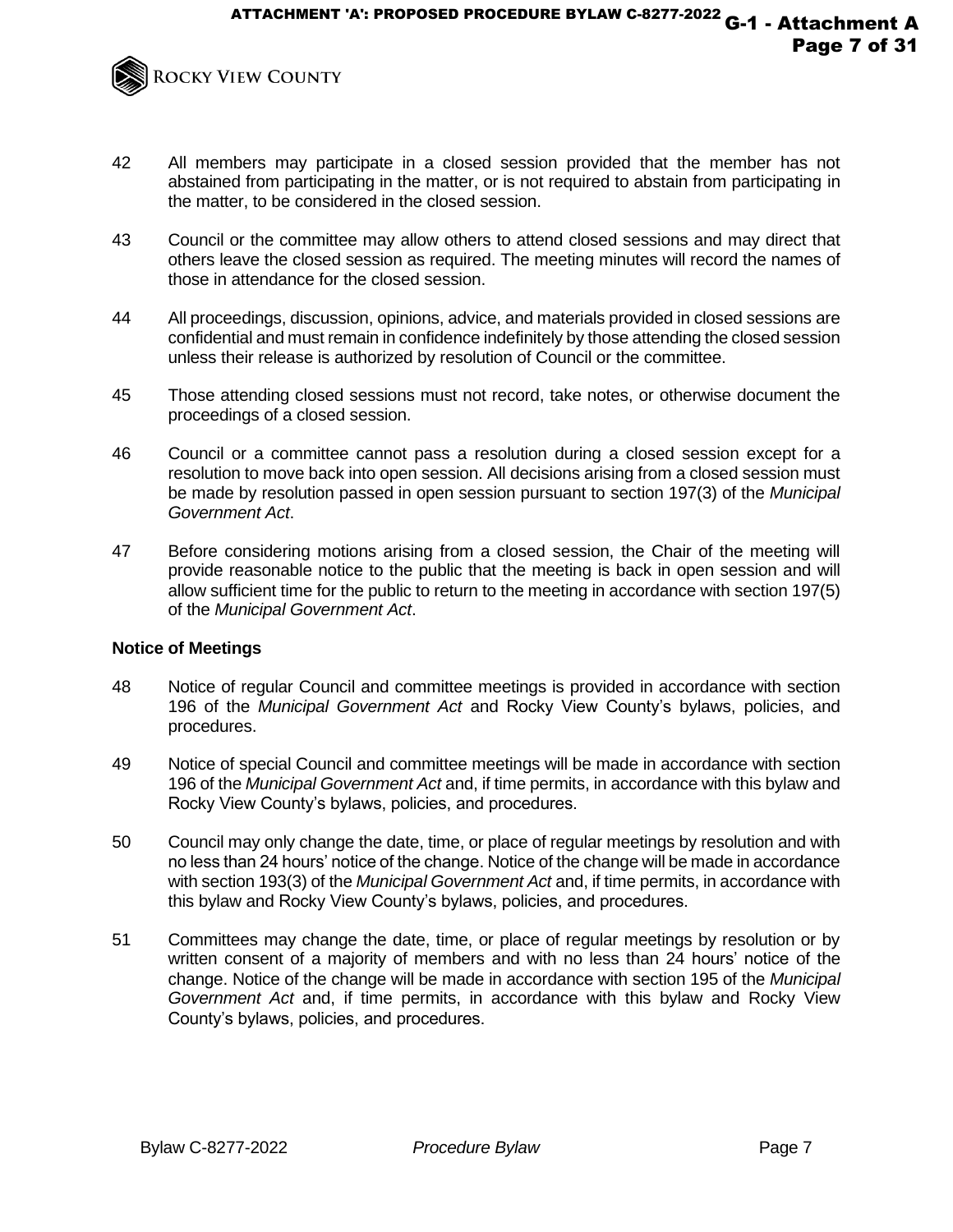

# **Cancellation of Meetings**

- 52 Council or committee meetings may be cancelled:
	- (1) by resolution passed at a meeting prior to the meeting to be cancelled and with not less than 24 hours' notice of the cancellation; or
	- (2) with the written consent of a majority of members and with not less than 24 hours' notice of the cancellation.

## **Meeting Agendas**

## Agenda Preparation and Distribution

- 53 The agenda for each Council meeting is prepared by the Chief Administrative Officer in consultation with Administration, the Mayor, and the Deputy Mayor.
	- (1) The agenda for each meeting is approved by the Mayor prior to distribution, and the Mayor may direct that items be rescheduled to maximize the efficiency and effectiveness of each meeting.
		- (a) Should items be rescheduled, the Mayor will inform Council of the agenda item and the reason for rescheduling; and
		- (b) In the absence of the Mayor, the Deputy Mayor will perform the approval of the agenda and any rescheduling of agenda items.
- 54 The agenda for each committee meeting is prepared by the Chief Administrative Officer in consultation with Administration, the Chair, and the Vice-Chair.
	- (1) The agenda for each meeting is approved by the Chair prior to distribution, and the Chair may direct that agenda items be rescheduled to maximize the efficiency and effectiveness of each meeting.
		- (a) Should agenda items be rescheduled, the Chair will inform the committee of the agenda item and the reason for rescheduling; and
		- (b) In the absence of the Chair, the Vice Chair will perform the approval of the agenda and any rescheduling of agenda items.
- 55 The Chief Administrative Officer distributes Council and committee agendas to Council or the committee no later than seven days prior to each meeting.
- 56 The Chief Administrative Officer posts Council and committee agendas on Rocky View County's public website no later than six days prior to each meeting.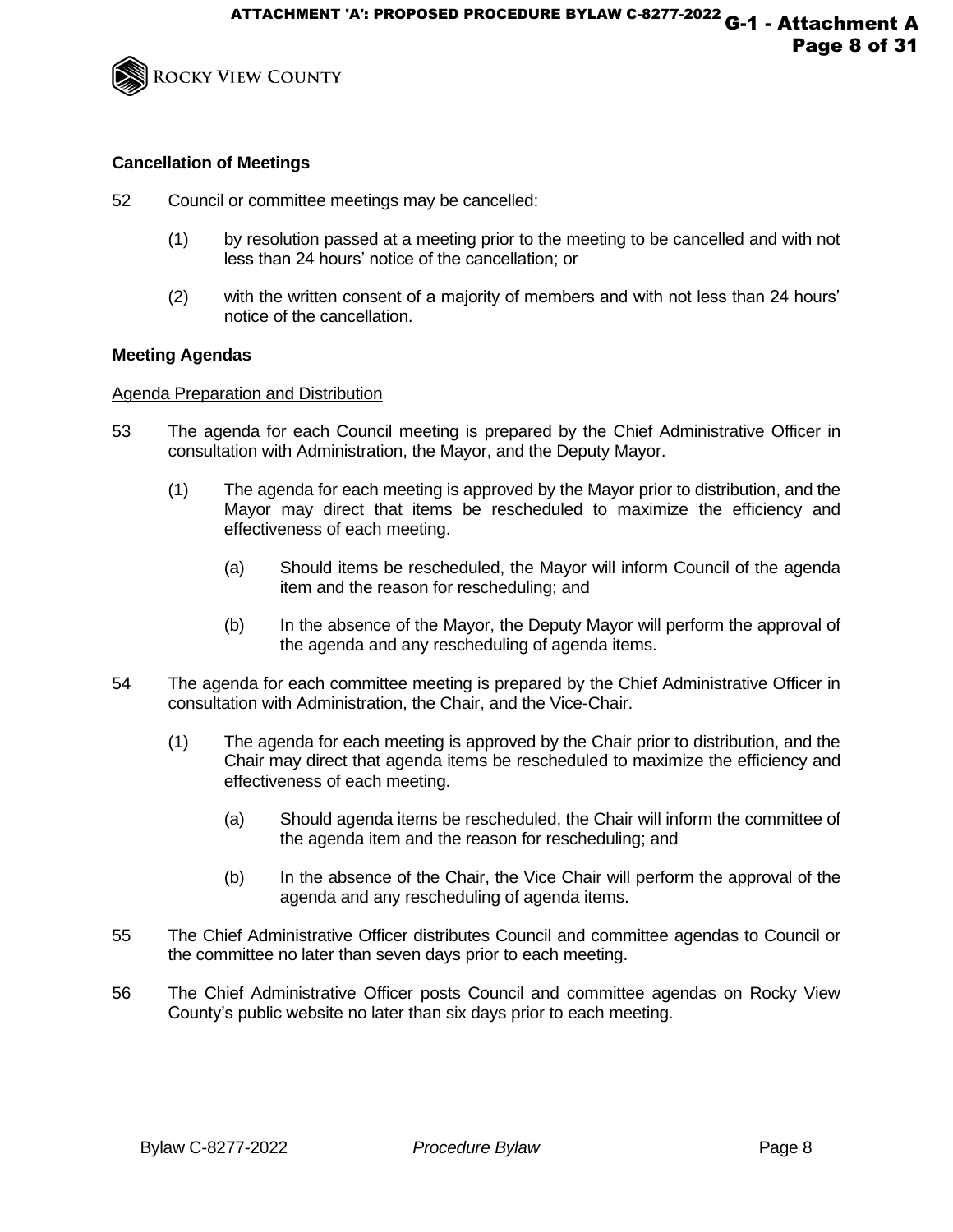

## Agenda Additions and Deletions

- 57 Council or a committee may only add or remove items from an agenda by resolution. Changes to an agenda should be considered prior to the adoption of the agenda at the meeting.
	- (1) Notwithstanding the above section of this bylaw, Council or a committee may only add or remove items from a special meeting agenda by a resolution passed by a majority of members and only if the entire Council or committee is present at the special meeting pursuant to section 194(5) of the *Municipal Government Act*.
- 58 After an agenda has been adopted, Council or a committee may only add or remove items from the agenda by resolution passed unanimously by all members present at the meeting.

## Emergent Business Items

- 59 Only emergent business items may be added to a Council or committee meeting agenda. Emergent business items are matters that were not included on a meeting agenda but due to time constraints or unusual circumstances must be considered at a specific meeting.
- 60 Administration or a member may propose that an emergent business item be added to a meeting agenda. Emergent business items must be added to an agenda by resolution.
	- (1) When Administration proposes an emergent business item, the Chief Administrative Officer provides the reasons why the item should be considered as emergent business at the meeting.
	- (2) When a member proposes an emergent business item, the member provides the reasons why the item should be considered as emergent business at the meeting.
- 61 When considering whether to add an emergent business item to the agenda, Council or the committee should consider, but is not bound or limited to considering, the following:
	- (1) the reasons provided by the Chief Administrative Officer or member;
	- (2) whether the matter could be deferred to a future regular meeting or special meeting;
	- (3) whether enough information is available to properly consider the matter; and
	- (4) whether the matter requires prior notification in accordance with this bylaw, the *Municipal Government Act*, or other governing legislation.

## Notices of Motion

62 A Councillor who wishes to introduce a new matter for consideration at a Council meeting must submit a notice of motion to the Chief Administrative Officer and the notice of motion must be seconded by another Councillor.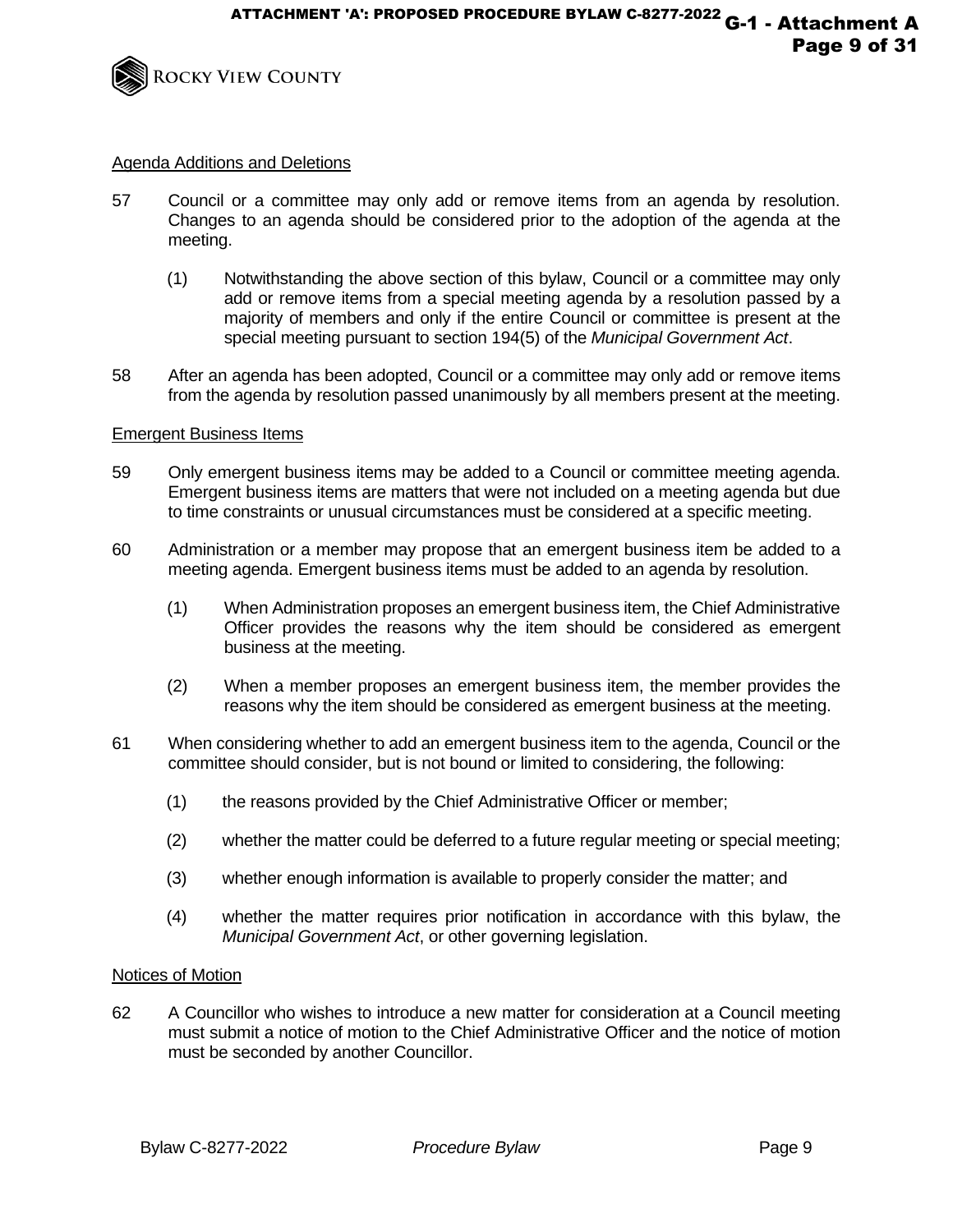

- 63 All notices of motion are introduced at one meeting by reading the notice of motion into the public record, and the proposed motion is then considered by Council at a subsequent meeting.
- 64 To be included on the agenda, notices of motion must be submitted to the Chief Administrative Officer by noon not less than 11 days prior to the meeting at which the Councillor wishes to introduce their notice of motion.
- 65 The notice of motion must include the following:
	- (1) the meeting date at which the Councillor will introduce the notice of motion by reading it into the public record;
	- (2) the meeting date at which Council will consider the motion proposed in the notice of motion;
	- (3) the name of the Councillor who seconded the notice of motion;
	- (4) an indication of the purpose and background of the proposed motion to be considered by Council; and
	- (5) the proposed motion to be considered by Council.
- 66 Consideration of the proposed motion will be scheduled on the agenda for the meeting provided in the notice of motion with no further action required by Council. At the meeting where the proposed motion will be debated, a Councillor must still move the motion provided in the notice of motion, at which point Council proceeds to consider the motion.
- 67 When considering a motion proposed by a notice of motion, Council considers the motion in the same manner it would if the motion was introduced by another means. Council may, for example, consider passing or defeating the motion, amending the motion, tabling the motion, or referring the motion to Administration to prepare a response to the motion.

## **Meeting Minutes**

- 68 The Chief Administrative Officer prepares written records of the proceedings and decisions of all meetings that include, but are not limited to, the following:
	- (1) the names of the members present and absent from the meeting;
	- (2) the names of the staff and the public who participated in the meeting by presenting or responding to questions;
	- (3) the names and times of members who arrive or leave throughout the course of the meeting or who are temporarily absent for a portion of the meeting;
	- (4) the names of members of the public who speak in support and in opposition at a public hearing;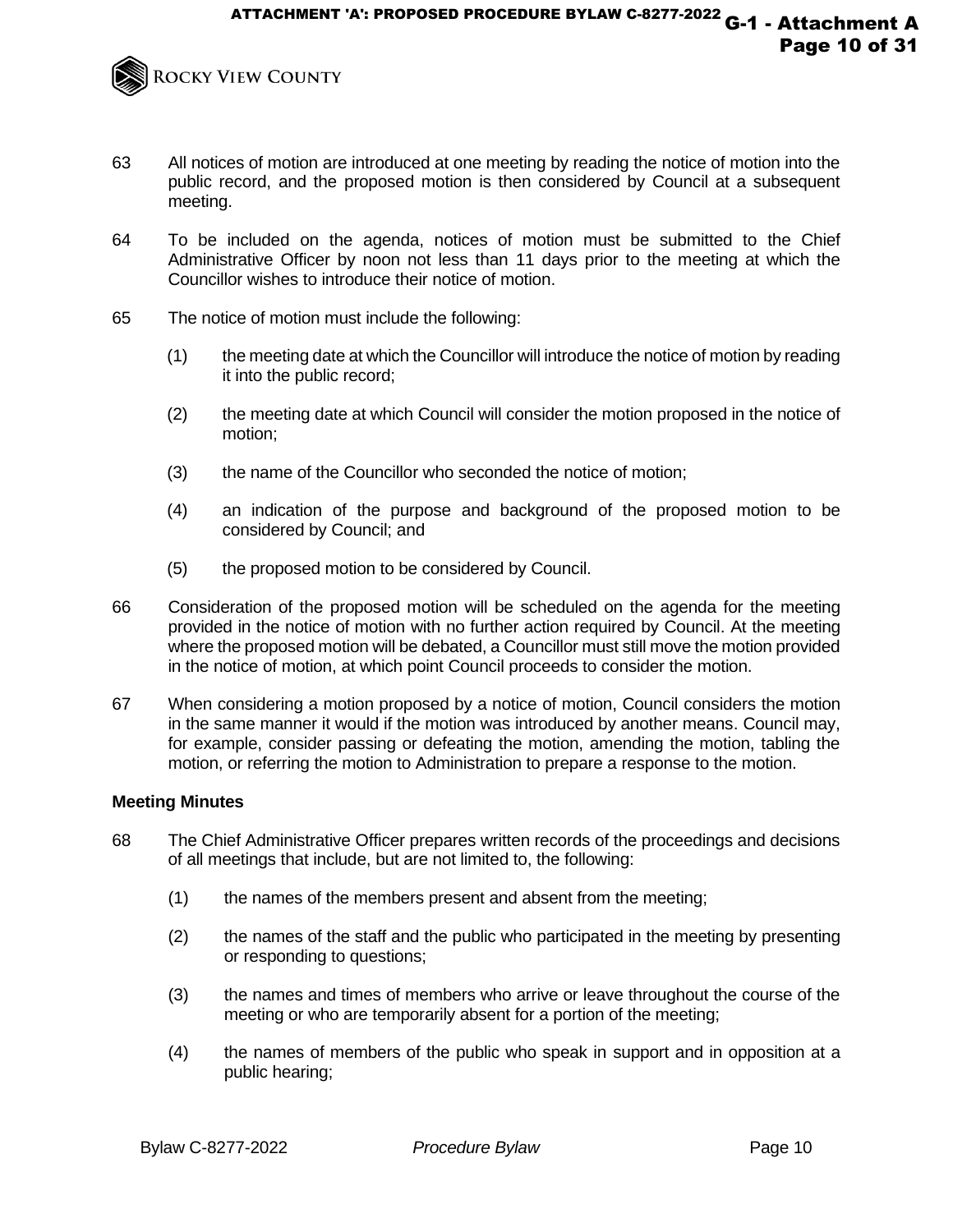

- (5) all motions, which member moved each motion, whether each motion was carried or defeated, and any members who were absent or abstained from the vote on the motion;
- (6) if a vote is a recorded vote, the names of which members voted in favour and in opposition to the motion if the result of the vote is not unanimous; and
- (7) any abstentions made by members and the reasons provided by the member in their declaration.
- 69 Meeting minutes must be approved by resolution of Council or the committee and be signed in accordance with section 213 of the *Municipal Government Act*.
- 70 Major corrections to approved meeting minutes must be made by resolution of Council or the committee. Minor corrections may be made to approved meeting minutes without requiring a resolution provided the minor corrections are limited and clerical in nature, such as correcting spelling or grammar.
- 71 Minor corrections to the meeting minutes must be approved by both the Chair and the Chief Administrative Officer.

## **Recording and Livestreaming Meetings**

- 72 Council meetings are recorded and livestreamed to the public with the exception of closed sessions. Committee meetings may be recorded and livestreamed to the public with the exception of closed sessions.
- 73 At the start of a meeting, the Chair notifies those present whether the meeting is being livestreamed and if a recording will be made available on Rocky View County's public website after the meeting is adjourned.
- 74 If there are technical difficulties while livestreaming that are unable to be resolved, the Chair advises those present at the meeting that the livestream is not available. Notice of the technical difficulties will be provided to the public on Rocky View County's public website.
	- (1) The meeting may continue without a livestream provided that the meeting can still be recorded by other means and the recording can be made available on Rocky View County's public website after the meeting is adjourned.
- 75 The use of audio/video recording devices by the public or the media during a meeting is prohibited unless authorization is provided by the Chair and Chief Administrative Officer.
- 76 Meeting recordings will be retained and provided in accordance with Rocky View County's bylaws, policies, and procedures. Meeting recordings will only be transcribed by Rocky View County if required in connection with any litigation, audit, or investigation.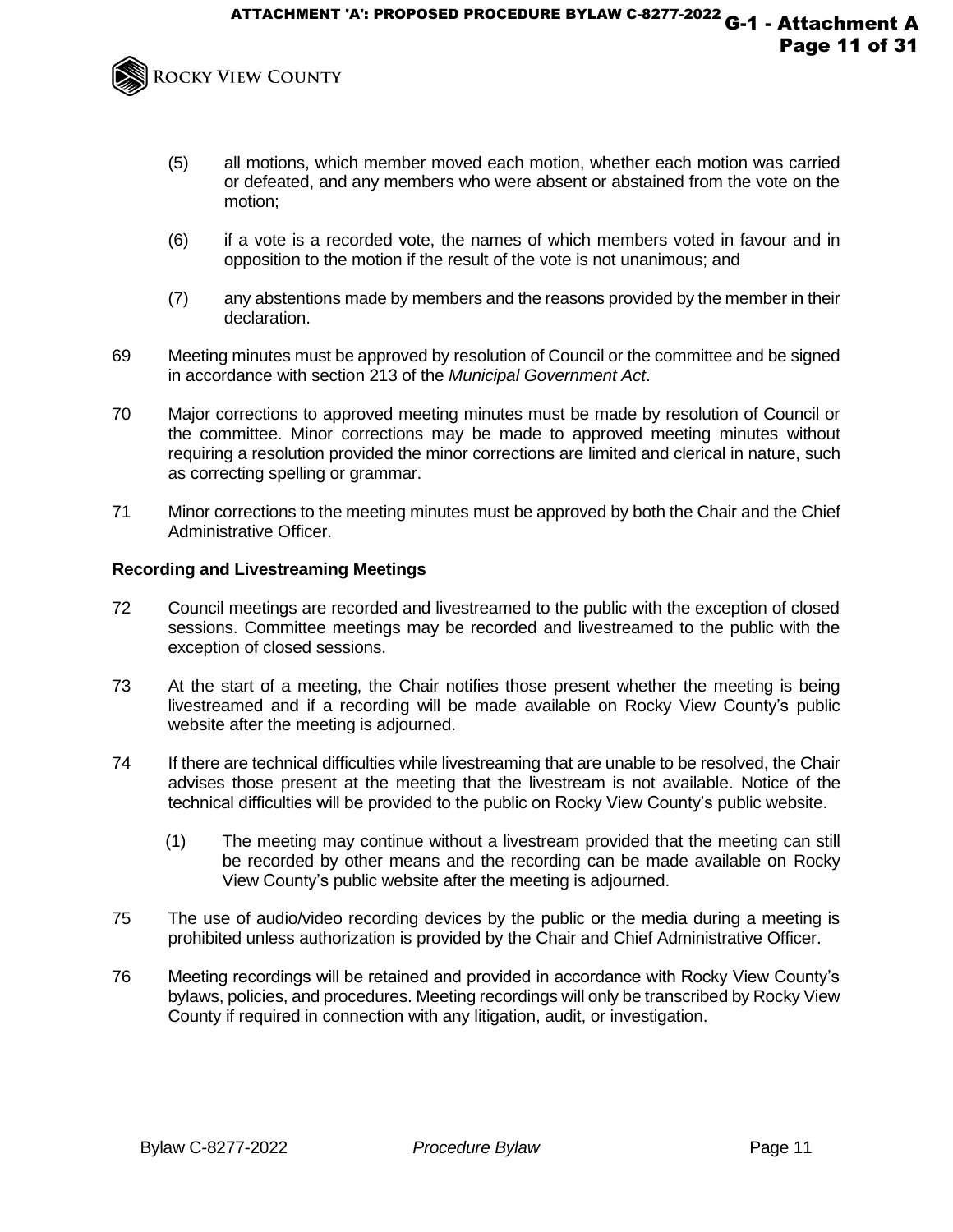

# **Quorum and Commencement of Meetings**

- 77 After the advertised start time of a meeting, and after quorum is present, the Chair:
	- (1) calls the meeting to order; or
	- (2) for Council, if the Mayor or Deputy Mayor are not present within 30 minutes after the start time of the meeting, the Chief Administrative Officer calls the meeting to order and the members present choose an Acting Chair for the meeting by general consensus or, if required, by resolution; or
	- (3) for committees, if the Chair and Vice Chair are not present within 30 minutes after the start time of the meeting, the Chief Administrative Officer calls the meeting to order and the members present choose an Acting Chair for the meeting by general consensus or, if required, by resolution.
- 78 If quorum is not present within 30 minutes after the advertised start time of the meeting, the meeting is adjourned and all business on the agenda is rescheduled to the next available meeting.
	- (1) If quorum is lost at any time during a meeting, the meeting is recessed and if quorum is not met within 15 minutes the meeting is adjourned and all remaining business on the agenda is rescheduled to the next available meeting.
- 79 Immediately after calling a meeting to order, the Chair calls for a motion to approve the agenda, subject to any additions or deletions.
- 80 Immediately after approval of the agenda, the Chair calls for a motion to approve any previous meeting minutes, subject to any corrections.
- 81 The order of business following the approval of the meeting agenda and minutes is determined by the Chair, subject to:
	- (1) the time of any advertised public hearings or scheduled public presentations;
	- (2) a request or point of order raised by a member; or
	- (3) a request raised by Administration.

# **Pecuniary Interests and Abstentions**

- 82 When a member is aware or reasonably believes that they have a pecuniary interest in a matter before Council or a committee, the member must declare their pecuniary interest and abstain from participating in the matter in accordance with section 172 of the *Municipal Government Act.*
- 83 Members should make their declarations of pecuniary interest, including the general nature of the pecuniary interest, at the onset of the meeting at which they have a pecuniary interest, as well as at the onset of the agenda item for which they have the pecuniary interest.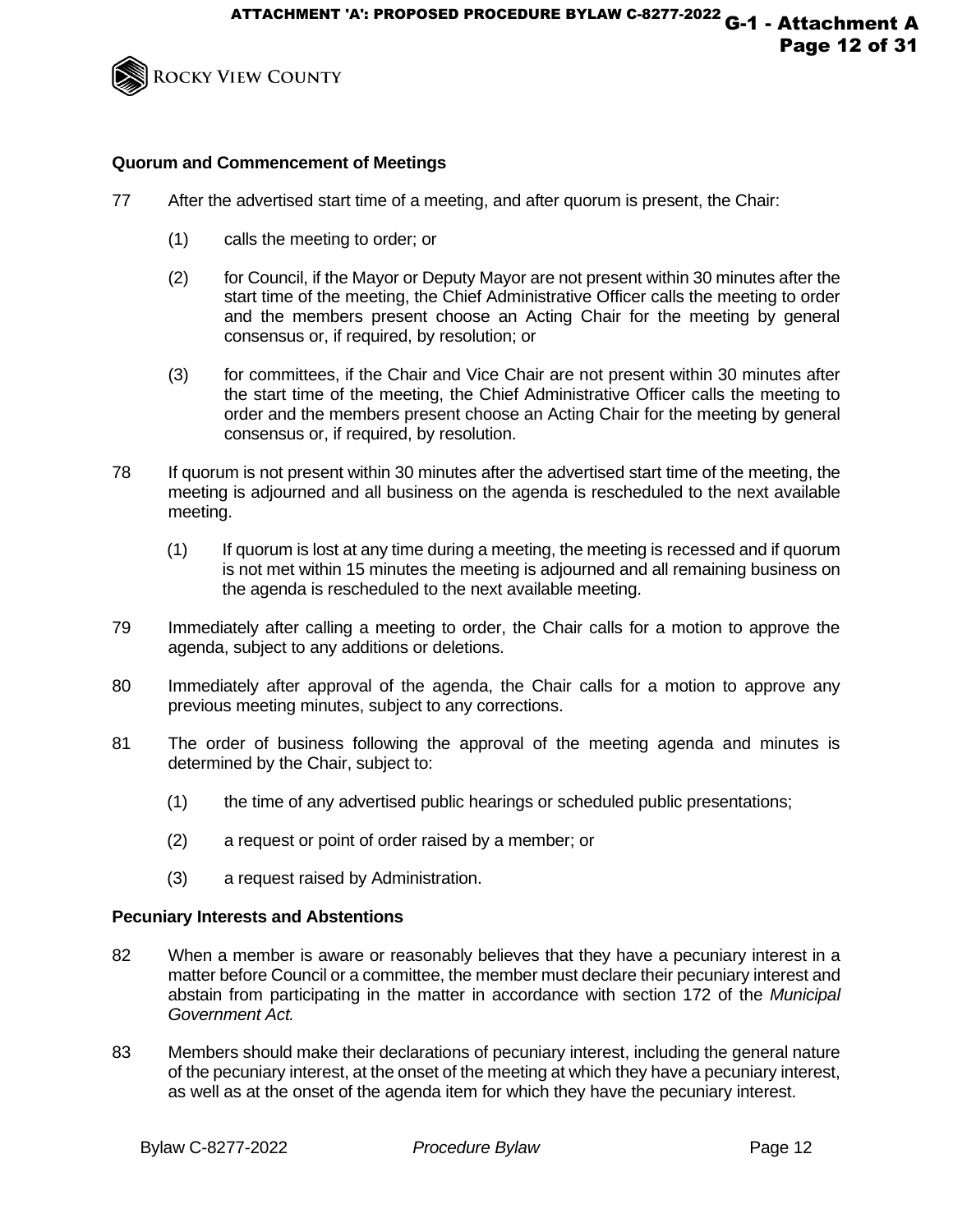

84 The member's declaration and abstention are recorded in the meeting minutes.

# **Meeting Proceedings**

- 85 All proceedings during a meeting must be directed through the Chair, including presentations, questions, responses, and debate. The Chair, when directing the proceedings of a meeting, should apply the rules in this bylaw in the spirit of fairness and to advance the business before Council or the committee.
- 86 No member or participant in a meeting may speak until they are recognized by the Chair unless they are attempting to gain the attention of the Chair, in which case they must do so in the least disruptive way possible.
- 87 Unless otherwise permitted by the Chair, members may speak twice on a motion, once to ask questions and once in debate. The Chair may allow members to speak more than twice on a motion in the following cases:
	- (1) the member is seeking clarification from another member, from Administration, or from a presenter;
	- (2) the member is responding to a question or comment made by another member, by Administration, or by a presenter;
	- (3) the matter under consideration warrants, in the opinion of the Chair or by general consensus of the members, further questioning or debate;
	- (4) to allow the mover of a motion to close debate; or
	- (5) for any other reason that the Chair, in their opinion, considers reasonable.
- 88 If a member is unable to attend a meeting, that member must advise the Chair and the Chief Administrative Officer of their absence and the reasons for their absence as soon as possible after they are aware that they will be unable to attend.
- 89 Councillors sit in the numerical order of their electoral division, other than the Chair and Vice Chair, with any seating changes subject to approval from the Chair.

## **Voting and Recorded Votes**

- 90 Votes are taken as follows:
	- (1) The Chair calls the question on the motion;
	- (2) The Chair calls for those in favour of the motion and asks for a show of hands if an electronic voting system is unavailable; and
	- (3) The Chair calls for those opposed to the motion and asks for a show of hands if an electronic voting system is unavailable.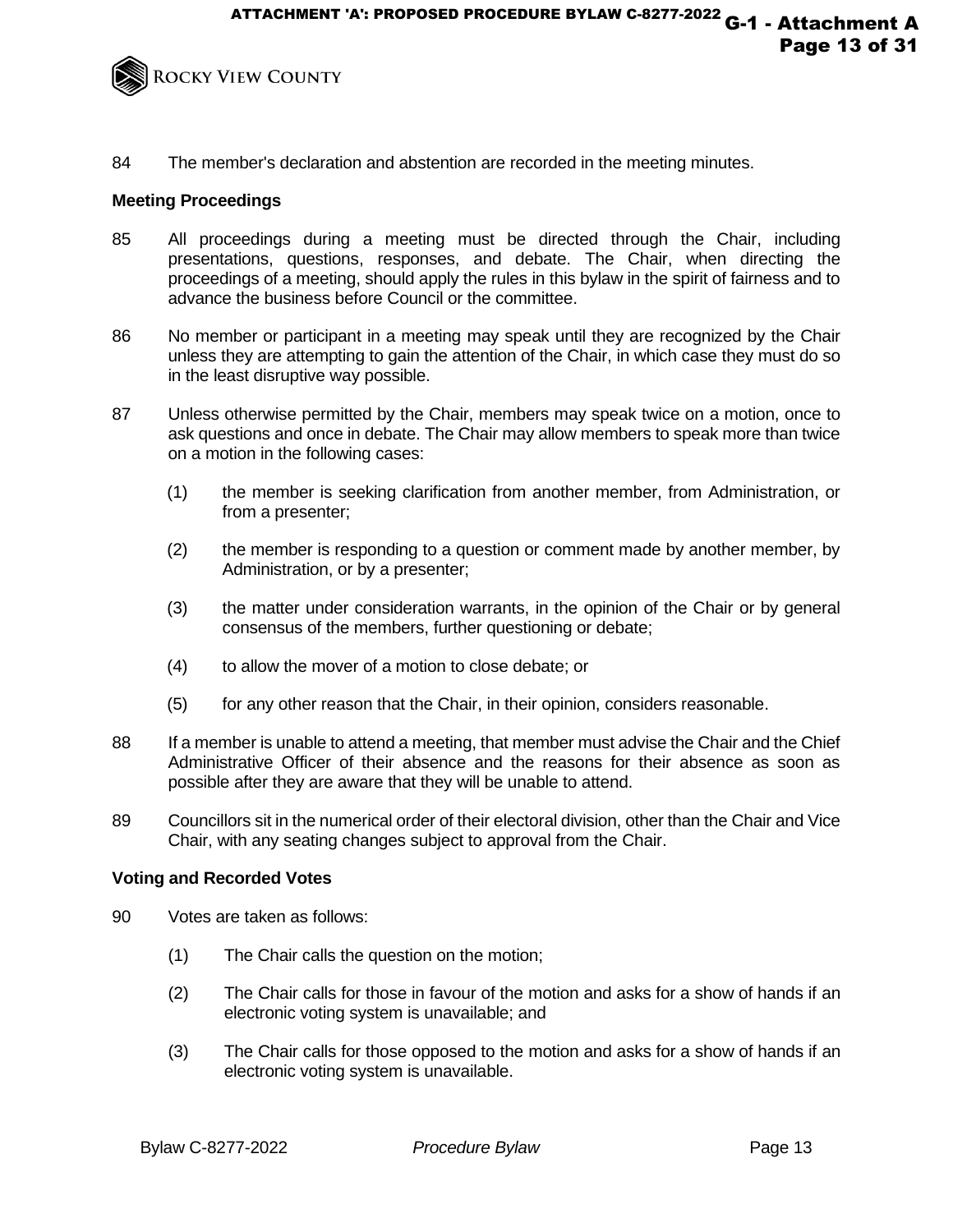

- 91 The Chair, at their discretion, may conduct votes through an alternate method agreed upon by general consensus of the members or, if required, by resolution, such as voting by exception or through a roll call vote.
- 92 After the Chair calls for a vote on a motion, no member may speak to the motion or move another motion until the results of the vote are declared. Members must cease any distractions and remain in their seats after the voting process begins and until the results of the vote have been declared.
- 93 Every member present at a meeting must vote on every motion put to a vote unless that member is permitted or required to abstain from voting on the matter in accordance with section 183(1) of the *Municipal Government Act*.
- 94 A motion is carried when a majority of members present vote in favour of the motion. A motion is defeated when it does not receive the required number of votes in favour or if the vote results in a tie.
	- (1) Alternatively, a motion is carried when the specified number of members vote in favour of the motion as otherwise required by this bylaw, the *Municipal Government Act*, or other governing legislation.
- 95 Members are only permitted to change their vote on a motion if the request is made by the member at the same meeting that the vote was held and with the unanimous consent of the members present at the meeting.
- 96 Unless a vote is a recorded vote, the meeting minutes show the name of the member who moved the motion, who abstained or were absent from the vote, and whether the motion was carried or defeated.

# Recorded Votes

- 97 Before the vote on a motion is taken, a member may request that the results of the vote be recorded pursuant to section 185 of the *Municipal Government Act*.
- 98 When a vote is a recorded vote, the meeting minutes show the names of the member who moved the motion, who voted in favour and in opposition to the motion, who abstained or were absent from the vote, and whether the motion was carried or defeated.

# **Points of Order and Challenges of the Chair**

- 99 Any member may question the behaviour of another member, a procedural decision or interpretation made by the Chair, or to bring attention to a potential or actual breach of the rules of this bylaw by raising a point of order.
- 100 The member raising the point of order must state what is in question and the reasons for raising the point of order. The point of order must be raised immediately after the action in question.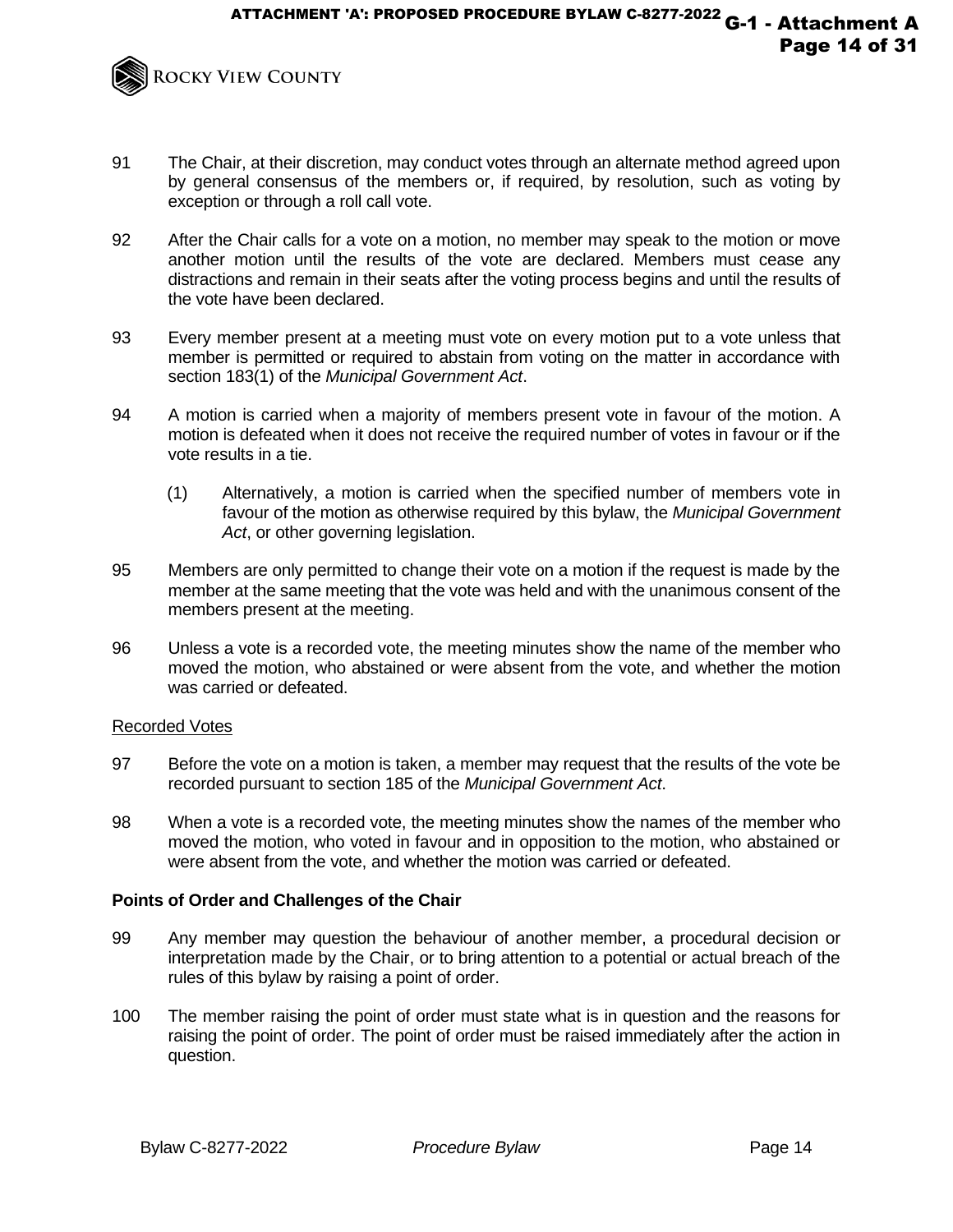

- 101 The Chair must rule on the point of order by agreeing or disagreeing with the point of order and stating the reasons for their decision.
- 102 A member may challenge the ruling of the Chair on a point of order by stating they wish to challenge the ruling of the Chair. The members then decide on the question raised by the point of order by voting on whether to uphold or overturn the ruling of the Chair. The decision of the members is final.
- 103 There is no debate on a point of order or on a challenge to the ruling of the Chair, and points of order and challenges to a ruling of the Chair are not recorded in the meeting minutes.

## **Points of Privilege**

- 104 A member may raise a question of comfort by raising a point of privilege, including the ability to see or hear the proceedings, the conditions of the room used to hold the meeting, or the effectiveness of the technology used to support the meeting.
- 105 The member raising the point of privilege must state what is in question and reasons for raising the point of privilege.
- 106 The Chair, in consultation with the other members, rules on the point of privilege by either recessing the meeting in order to attempt to alleviate the concerns raised by the member or continues with the meeting despite the concerns raised by the point of privilege.
- 107 There is no debate on a point of privilege and they are not recorded in the meeting minutes.

## **Public Conduct at Meetings**

- 108 When in attendance at a Council or committee meeting, the public must maintain order, decorum, and quiet for the duration of the meeting. The public must not:
	- (1) approach or address, or attempt to approach or address, Council or the committee without prior permission being granted; or
	- (2) otherwise disturb or interrupt the proceedings of Council or the committee.
- 109 The Chair may order that a member of the public be expelled from a meeting for disturbing or interrupting the proceeds of a meeting, or for otherwise acting improperly during the meeting in accordance with section 198 of the *Municipal Government Act.*

## **Member Conduct at Meetings**

- 110 When in attendance at a Council or committee meeting, members must maintain order and decorum during the meeting. Members must:
	- (1) speak and listen respectfully to all those participating or attending the meeting;
	- (2) be acknowledged by the Chair prior to speaking;
	- (3) use parliamentary language whenever possible;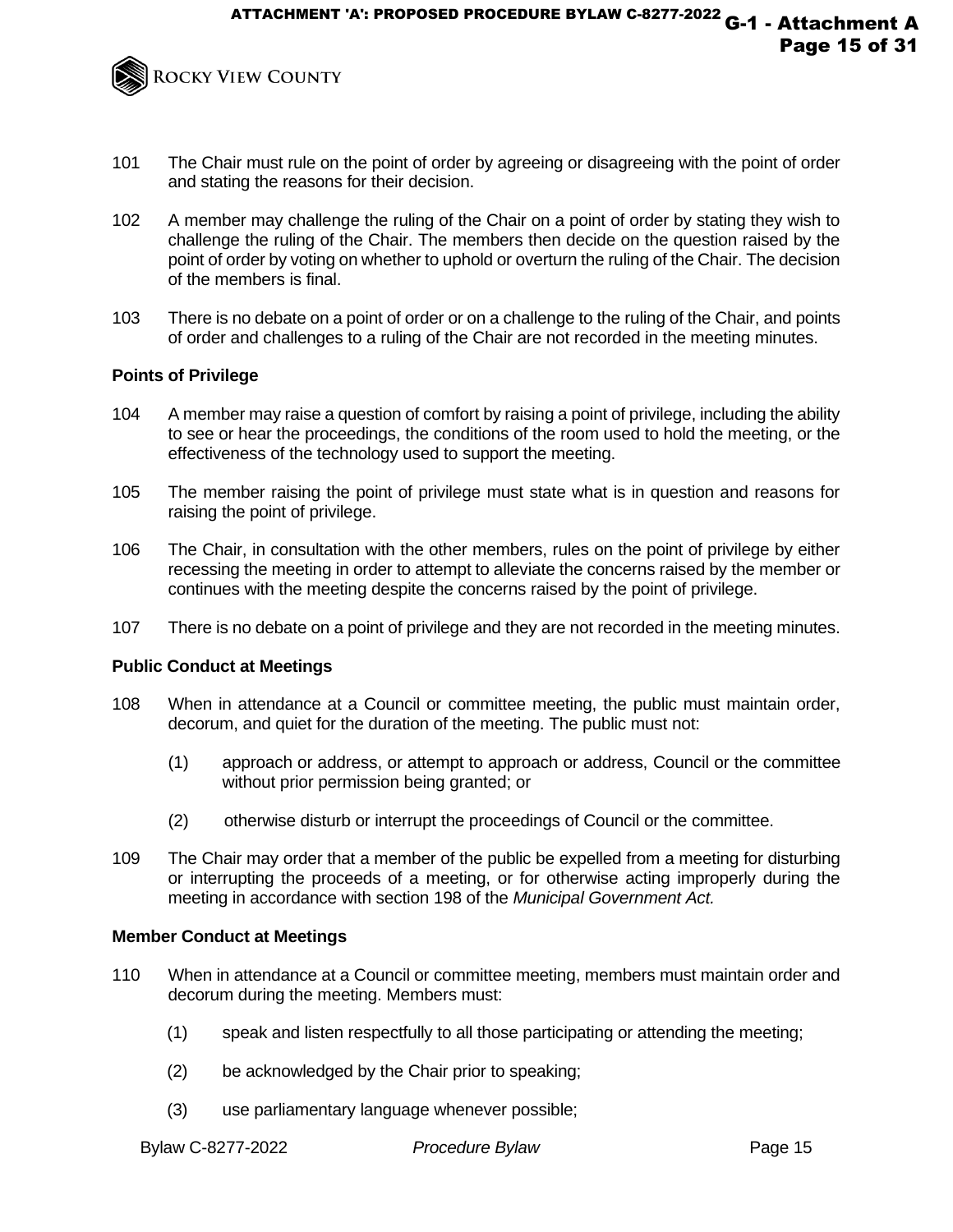

- (4) respect the rules and proceedings of Council or the committee;
- (5) refrain from side conversations with each other when another person is speaking;
- (6) respect the decisions of the Chair and of Council or committee, respect the submissions made by the public, and respect the advice provided by Administration.
- 111 When a member continues to breach the rules in this bylaw, the Chair may request that another member move a motion to remove the unruly member from either the balance of the meeting or until such a time provided in the motion so long as that time does not extend beyond the balance of the meeting. If the motion passes, the member must leave the meeting.
- 112 When the Chair continues to fail to adhere to the rules of this bylaw, a member may move a motion to remove the unruly Chair from either the balance of the meeting or until such a time provided in the motion so long as that time does not extend beyond the balance of the meeting. If the motion passes, the Chair must leave the meeting.
- 113 If the Chair or a member has been directed to leave the meeting in accordance with this bylaw, the Chair or member may provide an explanation and apology for their behaviour. If the remaining members find the statement satisfactory, the members may by resolution allow the offending member to remain or return to the meeting.

# **Public Requests to Address Council or a Committee**

- 114 Members of the public wishing to address Council or a committee, either with a verbal presentation or with a written submission, on an agenda item that is not a public hearing must notify the Chief Administrative Officer of the request and the reasons for the request.
- 115 The Chief Administrative Officer advises Council or the committee of the request and the reasons provided by the requestor.
- 116 Council or the committee may by resolution permit the member of the public to speak on the agenda item or may by resolution receive the written submission on the agenda item. Members of the public who are permitted to address Council or the committee have a maximum speaking time of 5 minutes, unless otherwise provided for by resolution.

# **Public Requests to Present to Council**

117 Public presentations are accommodated through Rocky View County's Public Presentation Committee. The public and other stakeholders may request to present at a meeting of the Public Presentation Committee in accordance with the committee's terms of reference.

# **Motions**

118 Unless otherwise allowed by the Chair, members may not debate a matter until a member has moved a motion. The Chair should, whenever possible, ensure a motion is on the floor before allowing debate on a matter.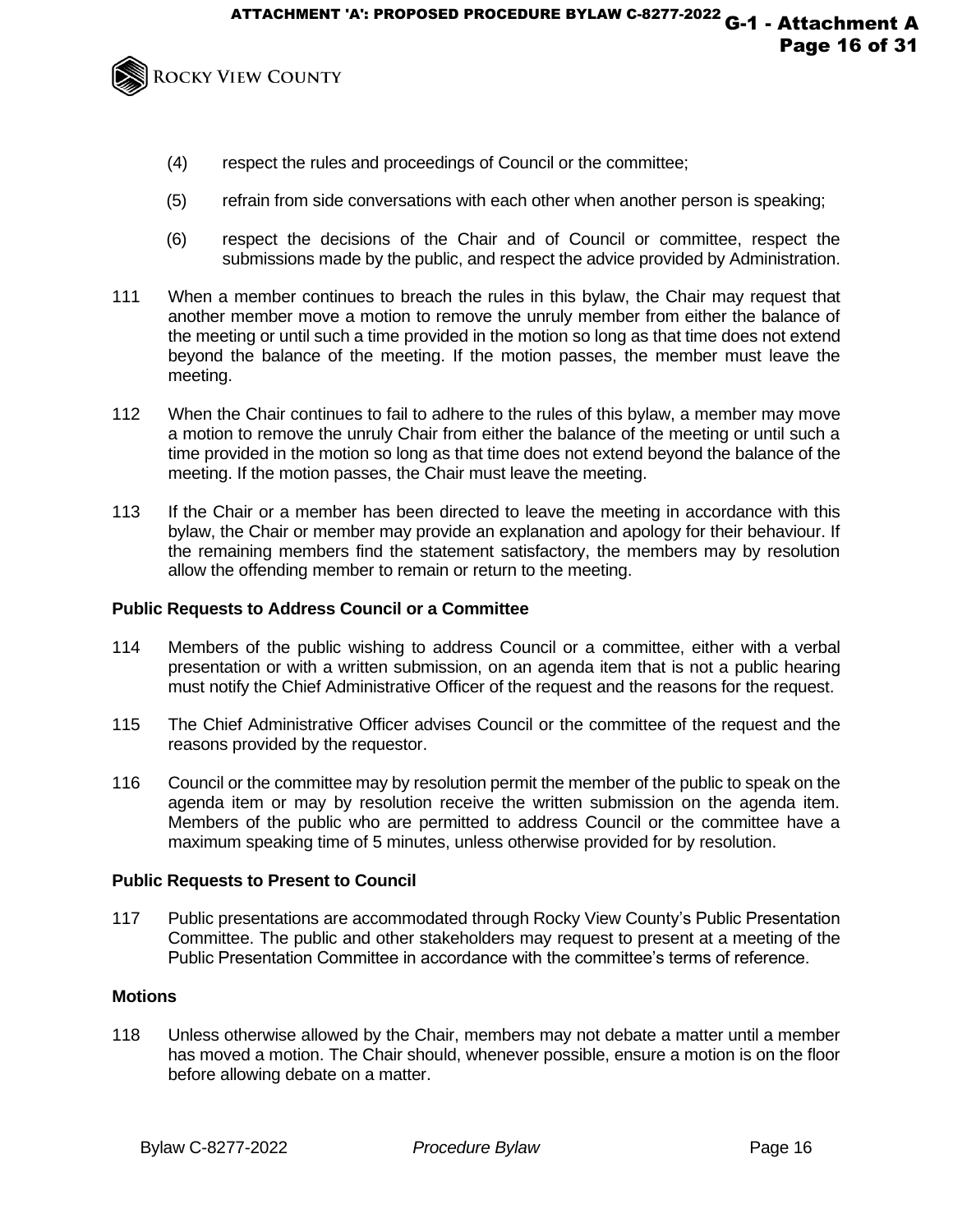

- 119 Unless otherwise determined by the Chair, members may ask questions of clarification on the matter under consideration prior to moving a motion.
- 120 Unless otherwise determined by the Chair, members may ask questions of clarification after a motion has been made and debate has begun if the questions are specific to the motion under consideration.
- 121 A member may move a motion regardless of whether the member intends to support the motion and without requiring the motion to be seconded by another member.
- 122 Motions may be displayed prior to the vote on the motion at the request of the Chair or a member, and the Chair may request that a motion be submitted by a member in writing or electronically prior to moving the motion.
- 123 The Chair must not call for a vote on a motion until the members and the Chief Administrative Officer are clear on how the motion reads.

## Debating Motions

- 124 After a motion has been moved by a member, debate may begin on the motion and each member is provided an opportunity to speak to the motion before it is voted on unless debate is closed.
	- (1) The Chair must allow the mover of a motion to open and close debate on the motion they have moved. The order of debate among the members between the opening and closing of debate on a motion is determined by the Chair.
	- (2) The Chair is encouraged to allow all other members to participate in debate before the Chair participates in debate, with the exception of allowing the mover of a motion to close debate.
- 125 When a member is speaking to a motion, other members must not interrupt the speaker unless the member is raising a point of order or point of privilege or is attempting to gain the attention of the Chair.
- 126 Members may ask clarifying questions during the debate on a motion provided that the questions are directly related to the debate on the motion unless otherwise allowed by the Chair.
- 127 The Chair must call for a vote on a motion after debate on the motion has concluded. The Chair may close debate in the following circumstances:
	- (1) all members have been provided an opportunity to debate and ask questions on the motion and no member wishes to further debate or ask questions the motion;
	- (2) all members have been provided an opportunity to debate and ask questions on the motion and, in the opinion of the Chair, the debate or questioning has become repetitious or unproductive; or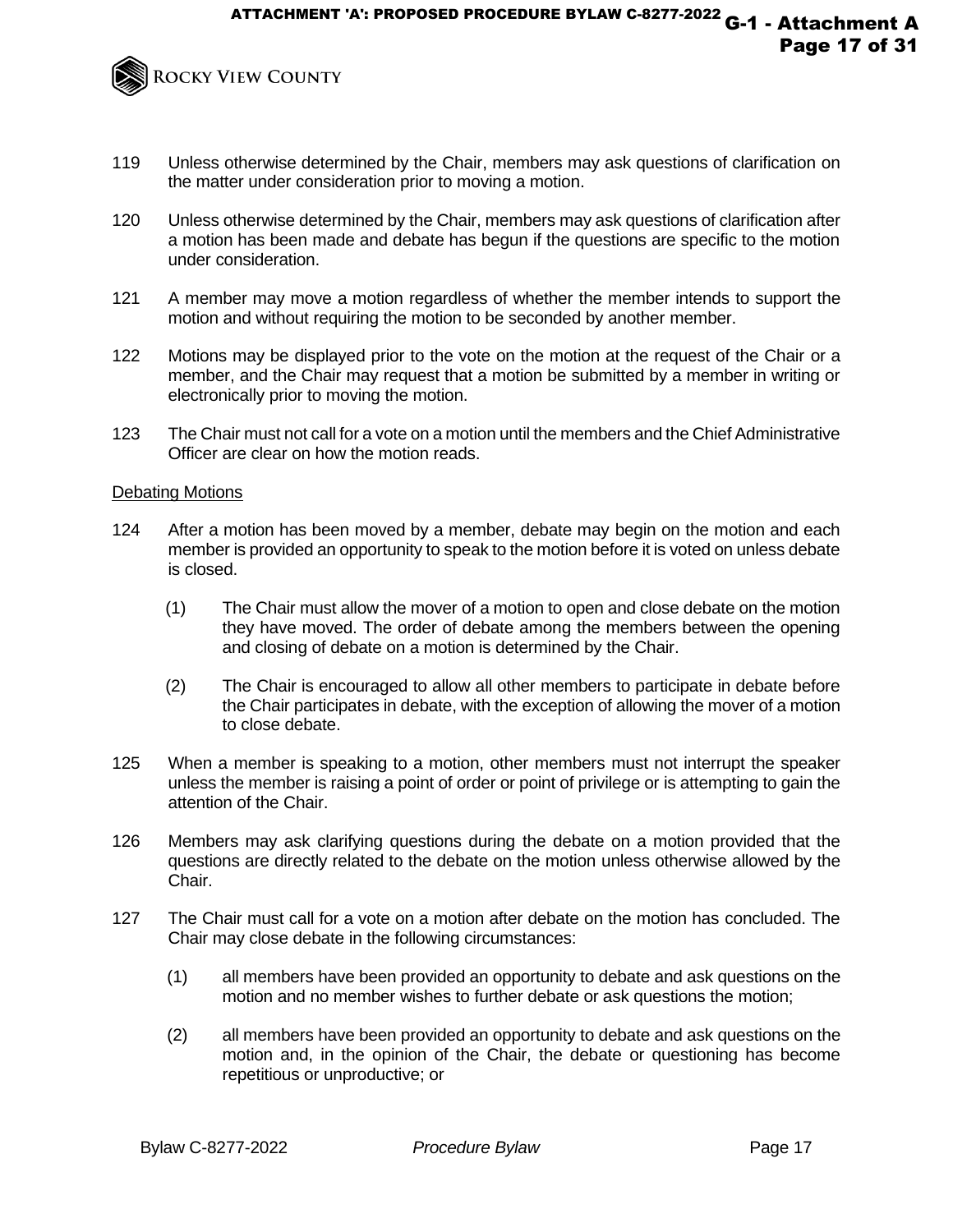

(3) if the members pass a resolution to close debate on the motion.

## Motions to Close Debate

- 128 A member may move to close debate on a motion if, in the opinion of the member, the debate has become repetitious or unproductive.
- 129 If a motion to close debate passes, no further debate on the motion is allowed and no further amendments to the motion are allowed. The Chair must immediately call for a vote on the motion.
- 130 If a motion to close debate is defeated, the Chair must allow for the debate to continue and further amendments to the motion are permitted.
- 131 Motions to close debate are not debatable and cannot be amended. They are not recorded in the meeting minutes.

## Withdrawing Motions

- 132 After a member moves a motion, the motion belongs to the members as a whole and may only be withdrawn by the mover with the unanimous consent of the members present.
- 133 If a motion does not receive unanimous consent to be withdrawn, the members must continue with consideration of the motion.
- 134 Withdrawn motions are not recorded in the meeting minutes except when, in the opinion of the Chief Administrative Officer, recording the withdrawn motion is needed to accurately record the proceedings of the meeting in the minutes.

## Severing Motions

- 135 When a motion has two or more recommendations, a member may request, after a motion has been moved but before the vote on the motion, that the recommendations be severed and considered as separate motions. The Chair determines whether the motion will be severed.
- 136 The mover of the original motion is considered the mover of the severed motions.

# Motions Out of Order

- 137 The Chair may rule a motion out of order subject to a point of order raised by a member or a challenge of the ruling of the Chair by a member.
- 138 When ruling a motion out of order, the Chair must provide the reasons for their ruling and may consider, but is not limited to, the following:
	- (1) whether an amending motion would nullify or contradict the intent of the original motion;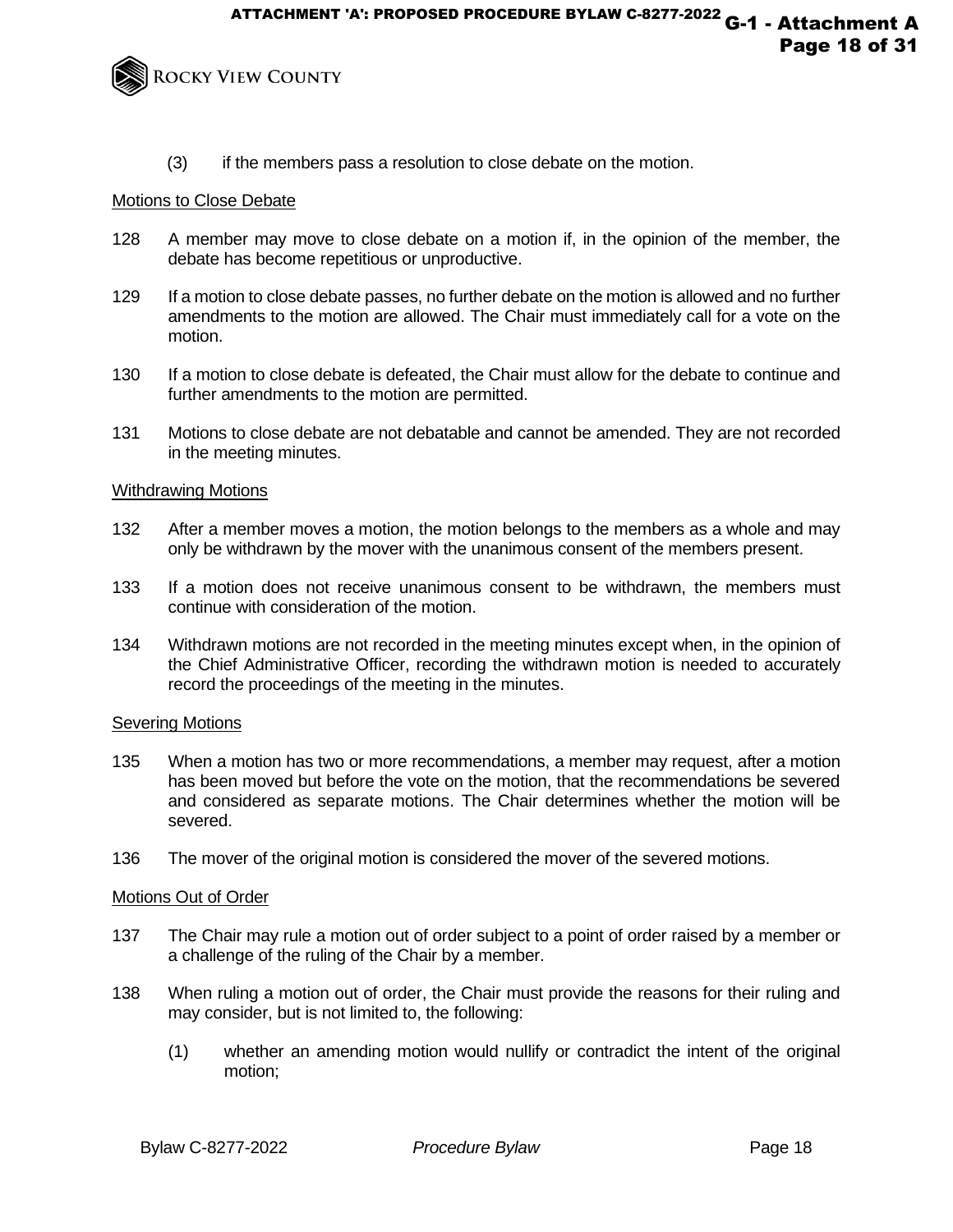

- (2) whether the motion would be contrary to the bylaws of Rocky View County, the *Municipal Government Act*, or other governing legislation;
- (3) whether the motion would be contrary to the established procedures and customs of Council or the committee;
- (4) whether the motion should be made through a notice of motion or brought before Council or the committee through another means; and
- (5) whether the motion, or substantially similar motion, has been considered within the previous six months without first reconsidering the original motion, in which case the motion is out of order.
- 139 Motions ruled out of order are no longer motions and are not considered by Council or the committee and are not recorded in the meeting minutes.

## Minor Corrections to Motions

- 140 Minor corrections may be made to a motion after it has been moved but before the vote on the motion without requiring an amending motion provided that the corrections are limited and clerical in nature, such as correcting spelling and grammar.
- 141 Minor corrections to a motion require the unanimous consent of the members present. If a minor correction does not receive unanimous consent, it may be made in the form of an amending motion.
- 142 Minor corrections to a motion are not recorded in the meeting minutes, and the mover of the original motion is still considered the mover after any minor corrections have been made to the motion.

## **Main Motions**

- 143 Motions that bring a proposed action on a matter before Council or a committee are known as main motions. When a main motion has been moved and is being considered, a member cannot make another motion except to:
	- (1) move a subsidiary motion, such as an amending motion, a tabling motion, or a referral motion, in accordance with this bylaw;
	- (2) move a privileged motion, such as a motion to recess or a motion to adjourn; or
	- (3) raise a point of order, raise a point of privilege, or challenge a ruling of the Chair in accordance with this bylaw.
- 144 Main motions are debatable and may be amended unless otherwise provided for in this bylaw.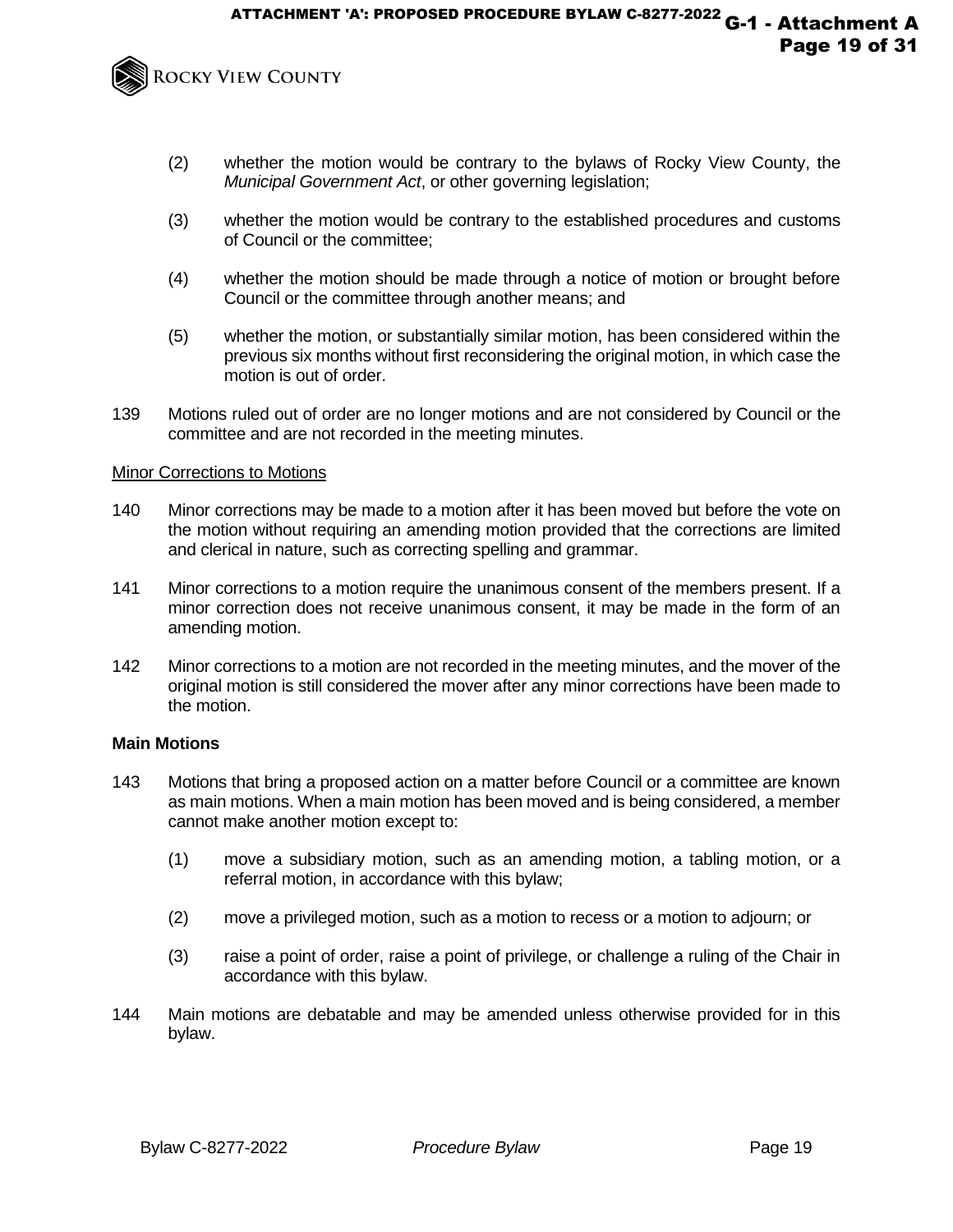

## Motions Arising

- 145 Motions that arise out of consideration of a matter, but are not required for the matter under consideration, are known as arising motions. Immediately after a matter has been considered, a member may move an arising motion to deal with something directly related to the matter that was just considered.
- 146 Arising motions should be used in circumstances where it is prudent to provide subsequent direction in a timely manner or when the direction provided does not require further information.
- 147 Arising motions are debatable and may be amended.

## **Subsidiary Motions**

#### Amending Motions

- 148 A member may propose an amendment to a motion by moving an amending motion. The amending motion must be made after the motion has been made and prior to the vote on the motion.
- 149 Amending motions should be used to improve the wording of motions. Amending motions are used for the purpose of adding words, removing words, or replacing words in the original motion. Amending motions must relate to the subject matter of the original motion and must not be contrary to the original motion.
- 150 Only one amending motion and only one amendment to an amending motion are permitted at the same time. When there are multiple amending motions at the same time, the amending motions are considered in reverse order of when they were moved, resulting in the original motion considered last.
- 151 All amending motions are debatable and are amendable to the extent provided for by the above section of this bylaw.

#### Referral Motions

- 152 A member may move to refer a matter or motion, and any pending amendments to a motion, to another body to complete further actions or to provide more information on a matter or motion under consideration.
- 153 Referral motions should be used in circumstances where doing something further is the main consideration, whether that is for further action or for more information, prior to making a decision on the matter or motion.
- 154 Referral motions are debatable and may be amended.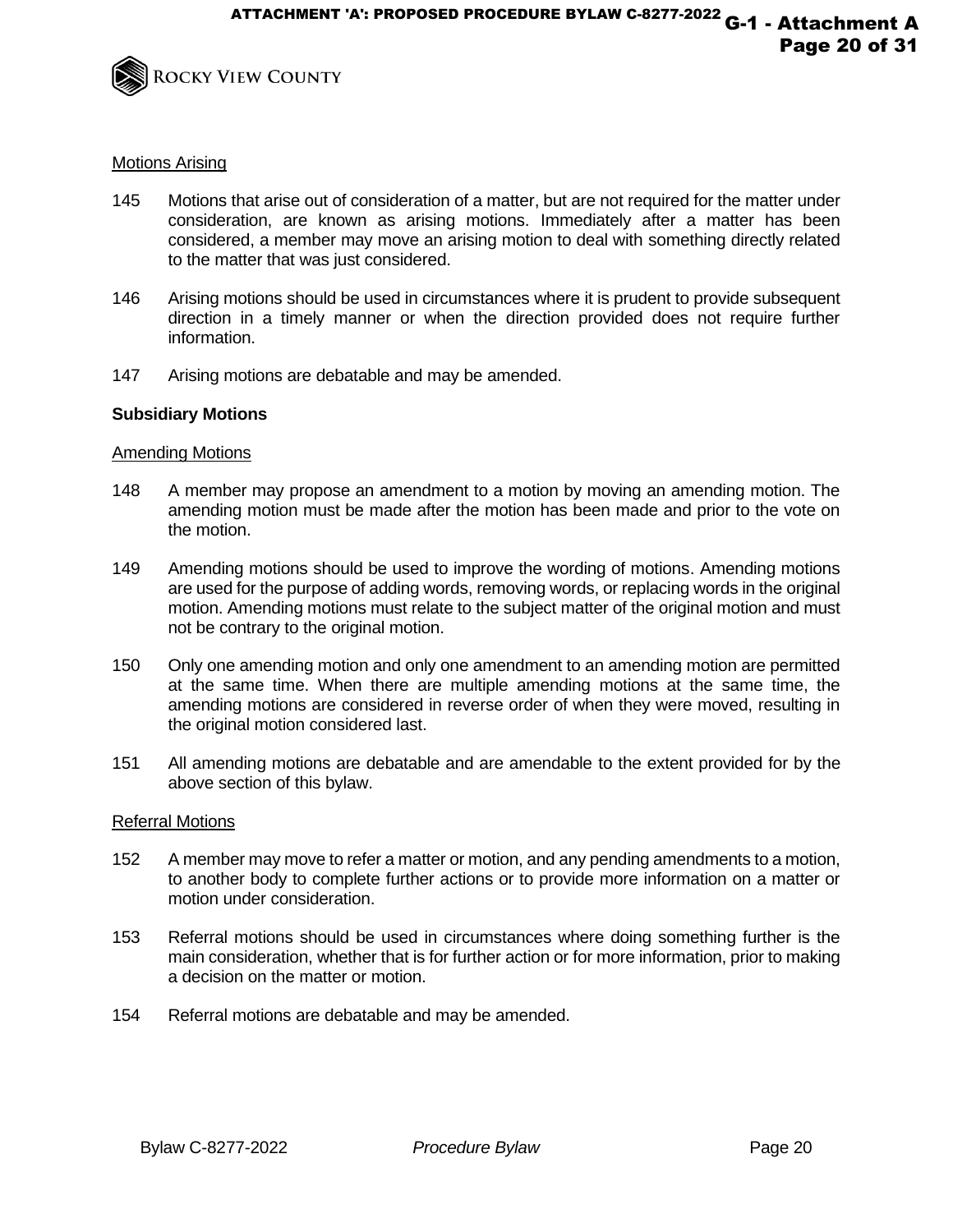

## Tabling Motions

- 155 A member may move to table a matter or motion, and all amendments to a motion, either temporarily or indefinitely with the intention of bringing the matter or motion back for consideration at different time.
	- (1) When the matter or motion is subsequently lifted from the table, consideration resumes at the same point at which it was left when the matter or motion was tabled.
- 156 Tabling motions should be used in circumstances where timing is the main consideration. If further action or more information on a matter or motion is desired, a referral motion should be considered instead of a tabling motion.
- 157 A matter or motion may be tabled to a different point in the same meeting, be tabled to a future date, or be tabled indefinitely with no set return date identified.
- 158 Tabling motions are debatable and may be amended.

## Lifting from the Table

- 159 When a matter or motion that has been tabled is lifted from the table, either automatically or by resolution depending on the tabling motion, the matter or motion is brought back as it was when it was tabled, including any pending amendments to a motion.
- 160 If the matter or motion was tabled to a different point in the same meeting or was tabled indefinitely with no set return date or conditions identified, it must be lifted from the table by resolution prior to resuming consideration of it.
	- (1) If a motion to lift from the table is defeated, the matter or motion will remain on the table until a motion to lift it from the table is passed.
- 161 If the matter or motion was tabled to a specific meeting or with a set return date or conditions identified, it is deemed to be lifted from the table without resolution by including the matter or motion on an agenda.
- 162 A matter or motion may be lifted from the table earlier than the time identified in the tabling motion provided that the matter or motion is included on an agenda or added to an agenda for a meeting.
- 163 Motions to lift from the table are debatable but cannot be amended.

# **Privileged and Incidental Motions**

## Motions to Recess and to Reconvene

- 164 A member may move to recess a meeting for a specific period or until a specific time. If a meeting is recessed by resolution, it must be reconvened by resolution.
- 165 The Chair may recess a meeting for a specific period or until a specific time. If a meeting is recessed by the Chair, it may be reconvened by the Chair or by resolution.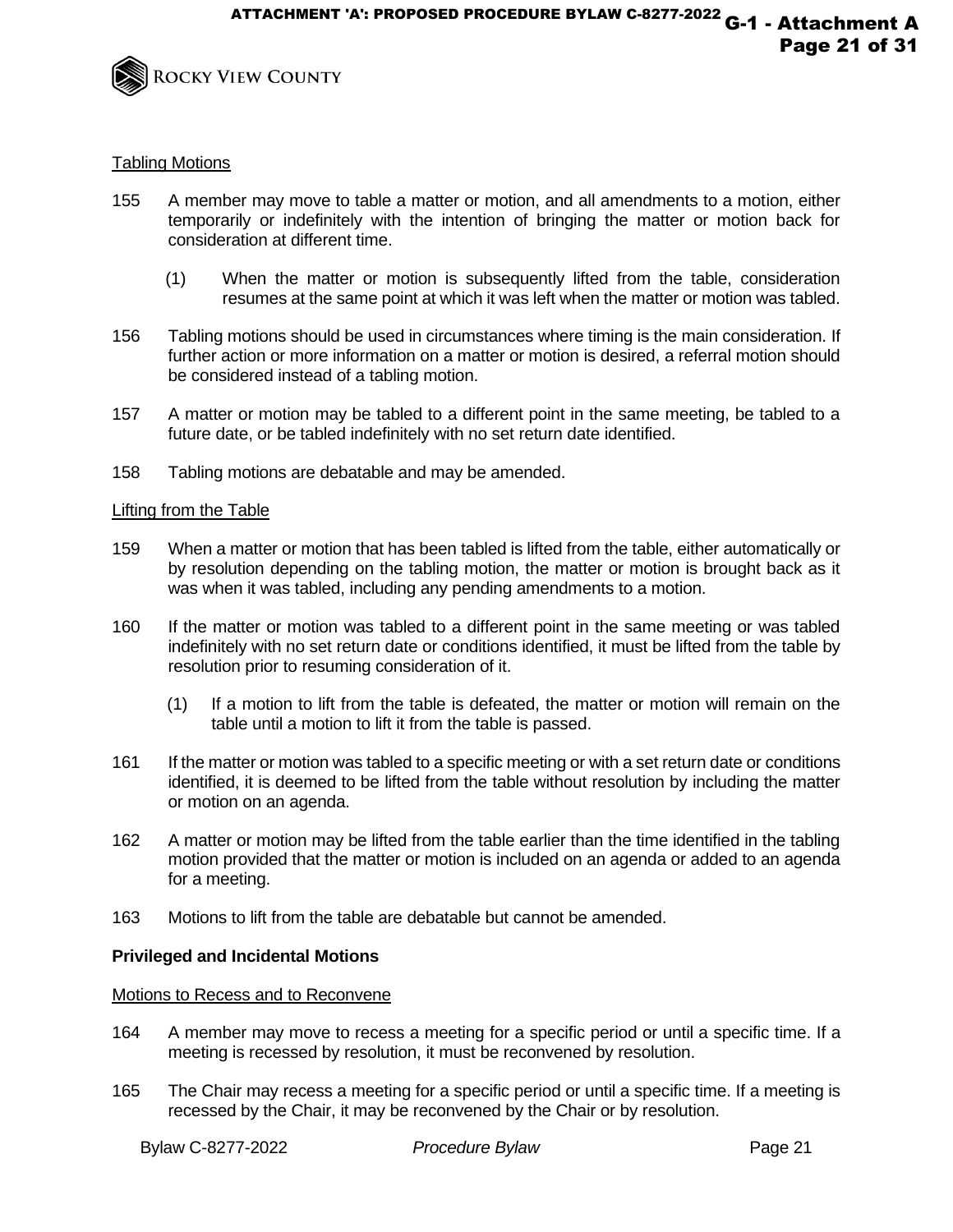

166 Motions to recess or to reconvene are not debatable and cannot be amended.

## Motions to Adjourn

- 167 A member may move to adjourn a meeting at any time during the meeting unless the meeting is in closed session or another motion is being considered.
- 168 Motions to adjourn are not debatable and cannot be amended.

## Motions to Reconsider and Rescind

- 169 Members may attempt to revisit previous decisions by moving a motion to either reconsider or rescind a motion that was voted on previously in accordance with this bylaw. Motions to reconsider are made at the same meeting at which the original motion was voted on, while motions to rescind are made at a different meeting.
	- (1) The member moving a motion either to reconsider or rescind must have voted on the prevailing side of the original motion, except in the case of a motion defeated on a tie, in which case any member who voted for the original motion may move the motion to reconsider or rescind.
- 170 A motion to reconsider should be used when a motion is passed or defeated at a meeting and a member wishes to reconsider the vote on the motion at the same meeting. If a motion is being reconsidered, the original motion is back on the floor as if the original mover of the motion had just made the motion:
	- (1) after a motion to reconsider is passed, the Chair reopens debate on the original motion; and
	- (2) after debate is closed, the Chair calls for a vote on the original motion.
- 171 The same motion can only be reconsidered once during the same meeting, and a motion to reconsider cannot be reconsidered or rescinded.
- 172 A motion to rescind should be used when a resolution is passed at one meeting and the member wishes to rescind the resolution at a different meeting. To rescind a resolution on a matter, the matter must:
	- (1) be included on the agenda through a notice of motion submitted in accordance with this bylaw; or
	- (2) be added to an agenda through an emergent business item in accordance with this bylaw.
- 173 If a resolution is rescinded, the original motion is deemed null and void but it does not undo any actions that have been taken as a result of the resolution being passed.
- 174 A motion to rescind cannot be reconsidered or rescinded.
- 175 Motions to reconsider or rescind are debatable and cannot be amended.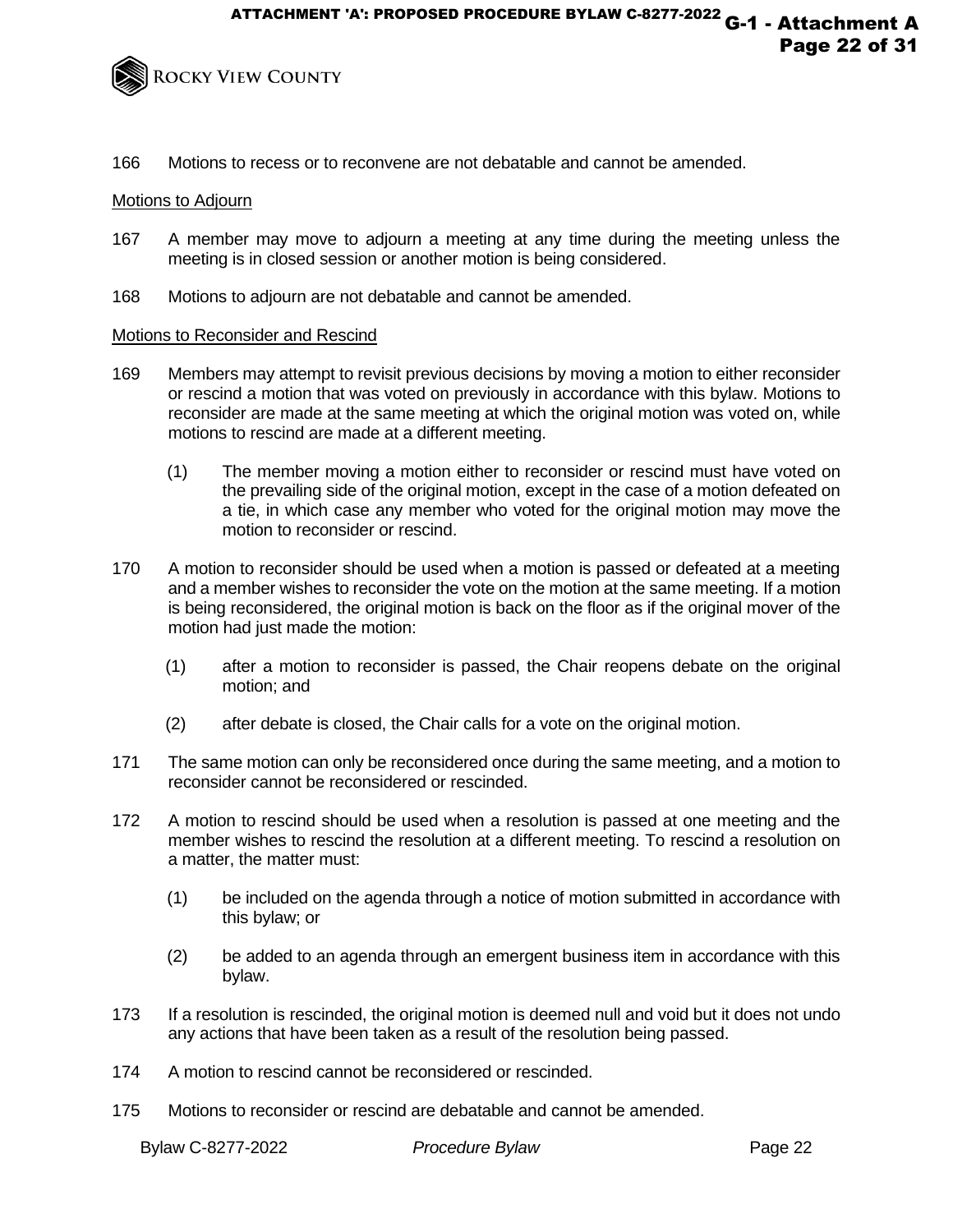

## **Public Hearings**

- 176 Public hearings are held when required by the *Municipal Government Act* or when Council directs that a matter be considered through a public hearing.
- 177 Public hearings may be held at regular or special Council meetings.
- 178 When a public hearing is required to be held on a proposed bylaw or resolution by the *Municipal Government Act*, the public hearing will be held after first reading and prior to second reading of the proposed bylaw or prior to a vote on the proposed resolution.
	- (1) Additional public hearings may be held on a proposed bylaw but any additional public hearings must be held prior to second reading of the proposed bylaw.
- 179 Public hearings are advertised in accordance with the *Municipal Government Act* and Rocky View County's bylaws, policies, and procedures.

## Public Hearing Submissions

- 180 Public hearing circulations and advertisements must meet the requirements of section 606 of the *Municipal Government Act* and must include the process and deadlines for public hearing submissions.
- 181 Public hearing submissions may be in the form of a written submission and/or a prerecorded audio/video submission. Alternate forms of public hearing submissions may be provided if the public hearing is being held at an electronic meeting without public access to the Council Chambers.
- 182 An individual or group may provide a written submission for a public hearing and may choose to either provide a pre-recorded audio/video submission or to present at the public hearing, but not both, in addition to their written submission.
- 183 Pre-recorded audio/video submissions at a public hearing are limited to five minutes for an individual, or 10 minutes for a group, unless extended by a resolution of Council.
- 184 For a submission to be included as part of a public hearing, submissions must be received prior to the advertised submission deadline and must include the following:
	- (1) the name of the person providing the submission and how they are affected by the subject of the public hearing, preferably in the form of a statement of whether they are in support or in opposition and with reasons why;
	- (2) an indication of where the person lives in proximity to the subject of the public hearing, preferably in the form of a municipal address or legal land description;
	- (3) the names, if any, of any additional people that the submission is on behalf of;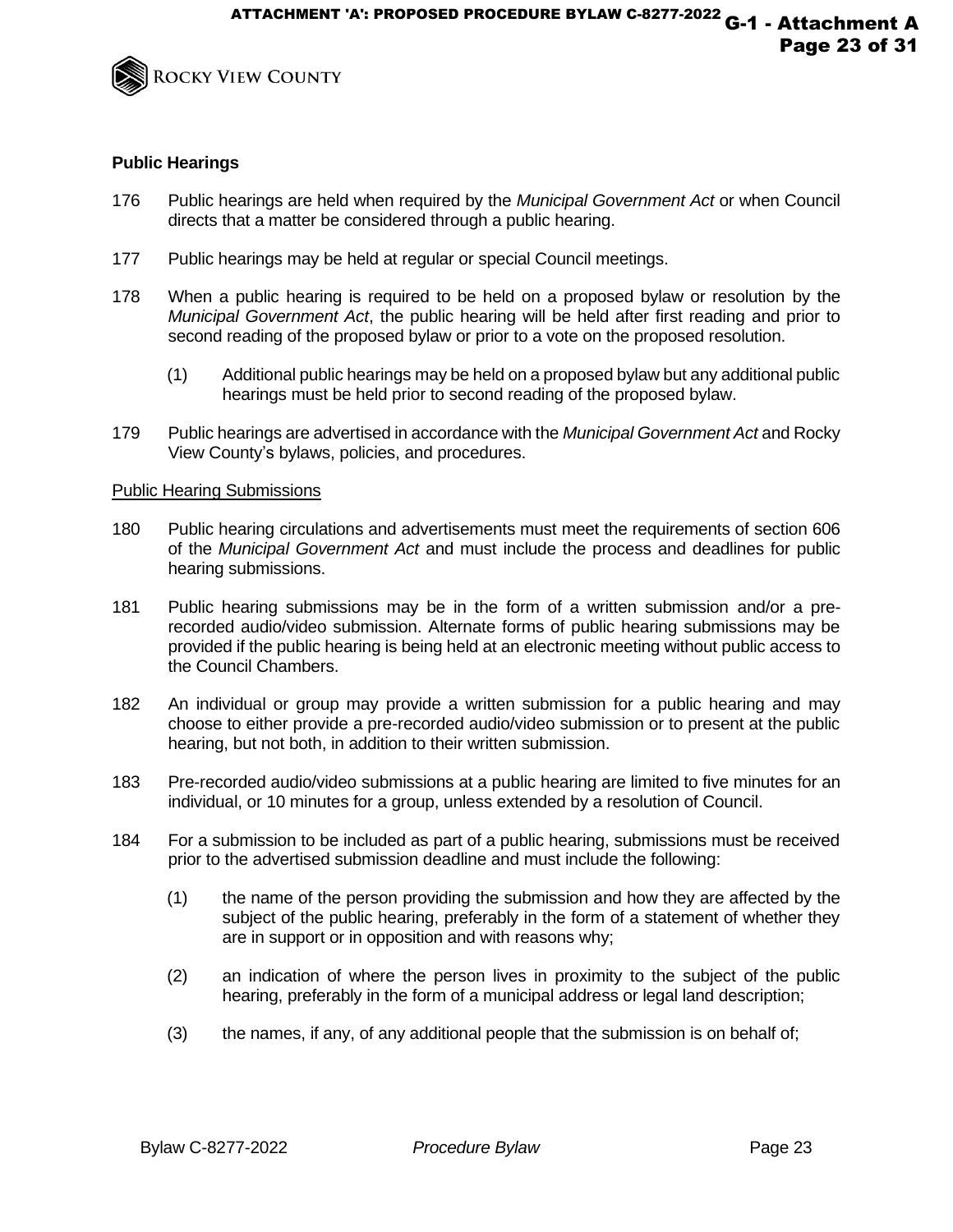

- (4) an indication of where any additional people named in the submission live in proximity to the subject of the public hearing, preferably in the form of a municipal address or legal land description; and
- (5) how any additional people named in the submission are affected by the subject of the public hearing, preferably in the form of a statement of whether they are in support or in opposition and with reasons why.
- 185 Public hearing submissions that otherwise comply with this bylaw but are received after the advertised submission deadline will only be provided at the public hearing if Council passes a motion to receive the late submissions at the public hearing.
- 186 Public hearing submissions containing the following may not be included as part of the public hearing:
	- (1) excessive personal attacks or derogatory or defamatory statements; or
	- (2) statements that promote discrimination against a person or class of persons, or is likely to expose a person or class of persons to hatred or contempt, pursuant to the *Human Rights Act*.

## Presenting at a Public Hearing

- 187 People who wish to present at a public hearing, whether on their own behalf or on behalf of a group, should register to speak as either in support or in opposition of the subject of the public hearing when attending the public hearing in-person.
- 188 Presentations at a public hearing are limited to five minutes for an individual, or 10 minutes for a group, unless extended by a resolution of Council.
- 189 When presenting at a public hearing, each presenter must provide:
	- (1) their name and how they are affected by the subject of the public hearing, preferably in the form of a statement of whether they are in support or in opposition and the reasons why;
	- (2) an indication of where they live in proximity to the subject of the public hearing, preferably in the form of a municipal address or legal land description;
	- (3) the names, if any, of any additional people that the presentation is on behalf of;
	- (4) an indication of where any additional people named in the presentation live in proximity to the subject of the public hearing, preferably in the form of a municipal address or legal land description; and
	- (5) how any additional people named in the submission are affected by the subject of the public hearing, preferably in the form of a statement of whether they are in support or in opposition and the reasons why.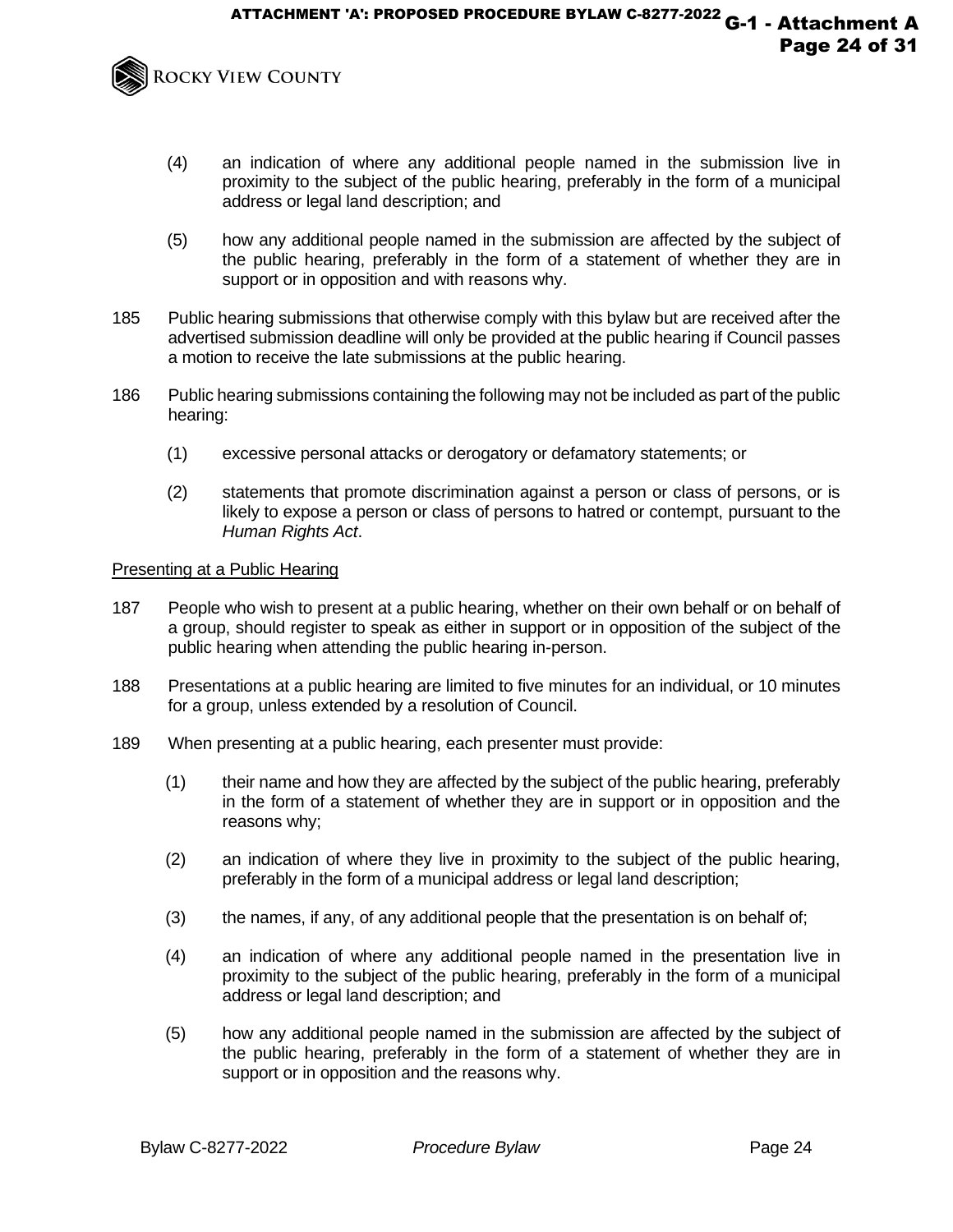

190 Presentations may include supplemental materials such as photos, videos, maps, and powerpoint presentations. All presentation materials provided at a public hearing will be collected by Rocky View County to retain with the meeting minutes and will be provided to the public upon request.

## Group Submissions and Presentations

- 191 A group may provide a written submission, pre-recorded audio/video submission, or presentation at a public hearing if the group is comprised of three or more persons who claim to be affected by the subject matter of the public hearing and they have agreed to put forward common interests or concerns.
	- (1) If a group wishes to provide a presentation at a public hearing, the group must designate one individual as its spokesperson to be solely responsible for presenting on behalf of the group.
- 192 All the same requirements under this bylaw that would apply to a presentation or submission by an individual apply to a presentation or submission by a group.

## Public Hearing Procedures

- 193 The Chair calls for a motion to open the public hearing. The public hearing will begin only after a motion has passed to open the public hearing.
- 194 The Chair informs the public in attendance of the general process and procedures to be followed at the public hearing. Public hearings are generally conducted in the following sequence, but may follow a different sequence depending on the subject of the public hearing:
	- (1) staff report by Administration;
	- (2) presentation by the applicant;
	- (3) presentations by the public in support of the proposal;
	- (4) presentations by the public in opposition of the proposal;
	- (5) rebuttal presentation by the applicant limited only to the comments read or heard in opposition to the proposal; and
	- (6) final questions of Administration.
- 195 The Chair calls for the staff report from Administration to introduce the proposed bylaw, resolution, or other subject to the public hearing.
	- (1) Questions of clarification from members to Administration are permitted by the Chair during this portion of the public hearing.
- 196 Following the staff report from Administration, the Chair calls for the applicant to present their application.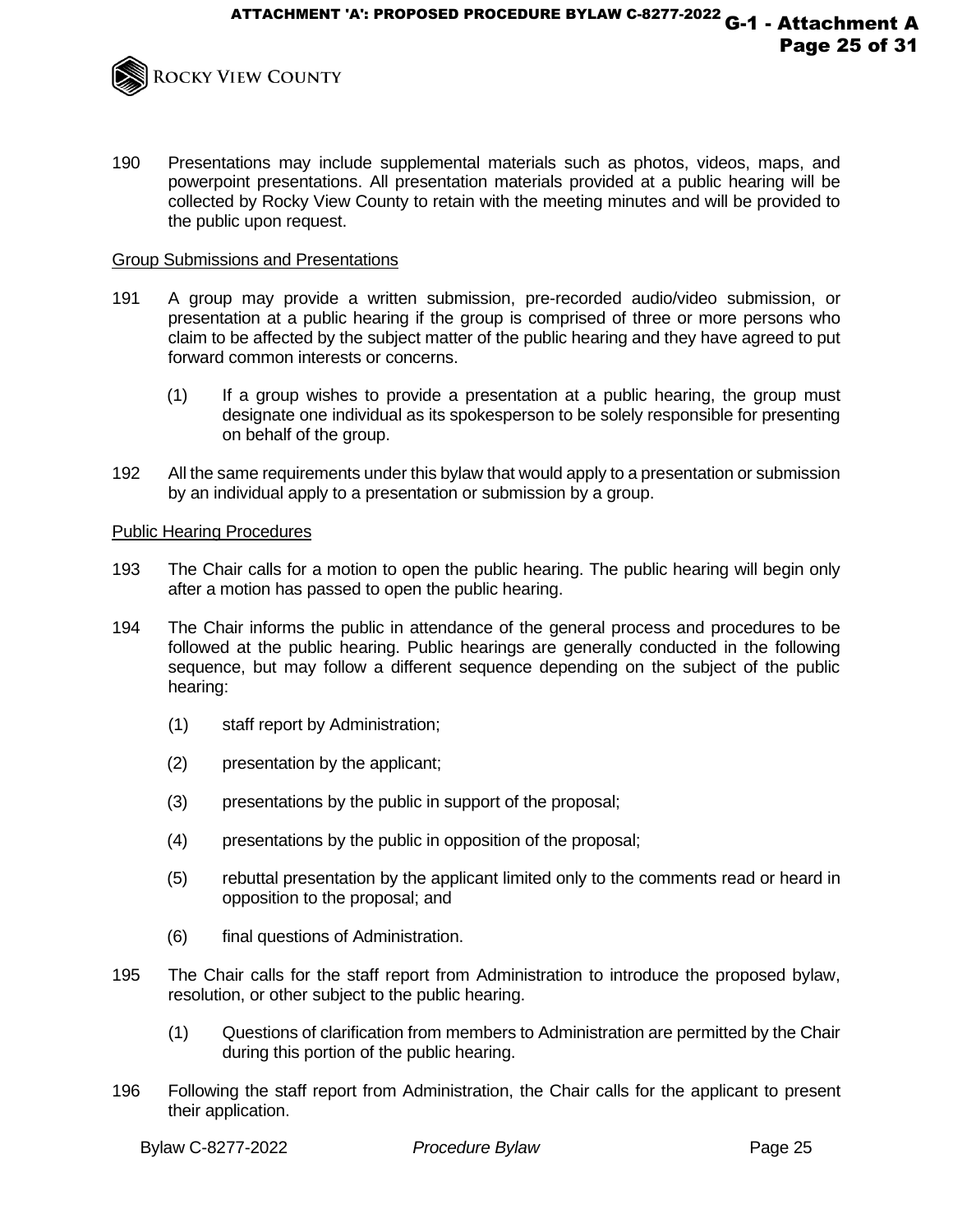

- (1) Questions of clarification from members to the applicant are permitted by the Chair during this portion of the public hearing.
- (2) Presentations from the applicant are limited to a maximum of 20 minutes unless Council passes a motion to extend the presentation time limit.
- 197 Following the presentation from the applicant, the Chair calls for pre-recorded audio/video submissions and presentations from the public, either in support or in opposition to the proposed bylaw, resolution, or other subject to the public hearing.
	- (1) Public presentations begin with those in support and the Chair calls for any audio/video submissions in support to be played first. After any audio/video submissions have been played, the Chair calls upon those who have registered to present in support in the order in which they registered;
	- (2) after every individual or group that registered to present in support is provided an opportunity to present, the Chair asks three times whether anyone else wishes to present in support and provides them an opportunity to present;
	- (3) after the public presentations in support have concluded, the Chair calls for any audio/video submissions in opposition to be played first. After any audio/video submissions have been played, the Chair calls upon those who have registered to present in opposition in the order in which they registered;
	- (4) after every individual or group that registered to present in opposition is provided an opportunity to present, the Chair asks three times whether anyone else wishes to present in opposition and provides them an opportunity to present; and
	- (5) questions of clarification from members to the public presenters, whether in support or opposition, are only permitted by the Chair during this portion of the public hearing.
- 198 Following the pre-recorded audio/video submissions and presentations from the public, the Chair invites the applicant to provide a rebuttal to any points raised in opposition to their application. The opposition must have been raised through a written submission, prerecorded audio/video submission, or presentation provided at the public hearing.
	- (1) The rebuttal by the applicant is limited to a maximum of 10 minutes unless a motion is passed by Council to extend the rebuttal time limit.
	- (2) The Chair allows questions of clarification from members to the applicant during this portion of the public hearing only regarding the information provided by the applicant during their rebuttal.
- 199 Following the rebuttal from the applicant, the Chair allows for any final questions from members to Administration.
- 200 The Chair calls for a motion to close the public hearing. The public hearing must be closed before Council votes on the proposed bylaw, resolution, or other matter that was the subject of the public hearing.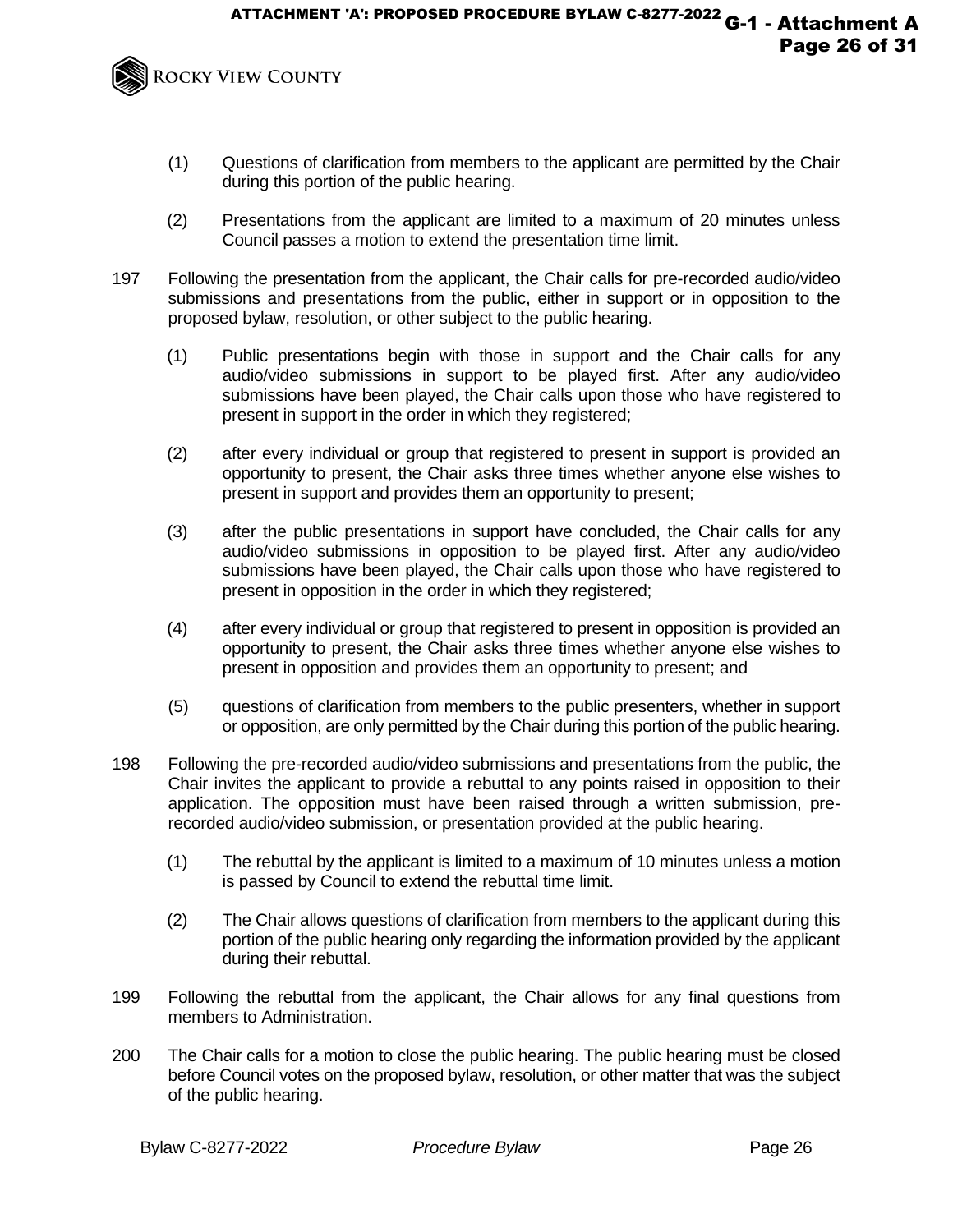

- 201 Proposed bylaws must be assigned a unique bylaw number, be provided a concise bylaw title, and must have a statement as to the general purpose of the bylaw.
- 202 Council must be provided or have had the opportunity to review a copy of the proposed bylaw before considering a motion to provide the bylaw with first reading.
- 203 All amendments to a bylaw must be made in the form of a motion and must be made prior to consideration of third reading of the bylaw.
- 204 When considering a proposed amendment to a bylaw, Council must be provided or have had the opportunity to review the full text of the amendment before a vote is called on the amendment.
- 205 When Council is considering first reading of a bylaw that requires a public hearing under the *Municipal Government Act,* first reading is considered without amendments or debate.
- 206 Council may consider first reading of a bylaw that does not require a public hearing with amendments and debate.
- 207 Following first reading of a bylaw:
	- (1) Administration schedules a public hearing for the bylaw if one is required by the *Municipal Government Act*, and further readings of the bylaw are considered by Council following the public hearing;
	- (2) if the bylaw is required to be advertised by the *Municipal Government Act* or other governing legislation but does not require a public hearing, Administration schedules consideration of further readings of the bylaw at a future meeting; or
	- (3) if a public hearing or advertisement is not required for the bylaw, Council may proceed to consider further readings of the bylaw.
- 208 Notwithstanding sections 204 through 206 of this bylaw, Council may hold a public hearing before considering first reading of a road closure bylaw and first reading of a road closure bylaw may be considered with amendments and debate.
- 209 If a proposed bylaw fails to receive first reading, it is considered defeated. If a bylaw fails to receive second or third reading, it is also considered defeated and all previous readings of the bylaw are rescinded in accordance with section 188 of the *Municipal Government Act*.
- 210 Any bylaw that fails to receive unanimous permission for third reading when required by section 187(4) of the *Municipal Government Act* will be included on the agenda for the next available regular Council meeting, or on the agenda of a special Council meeting, for consideration of third reading.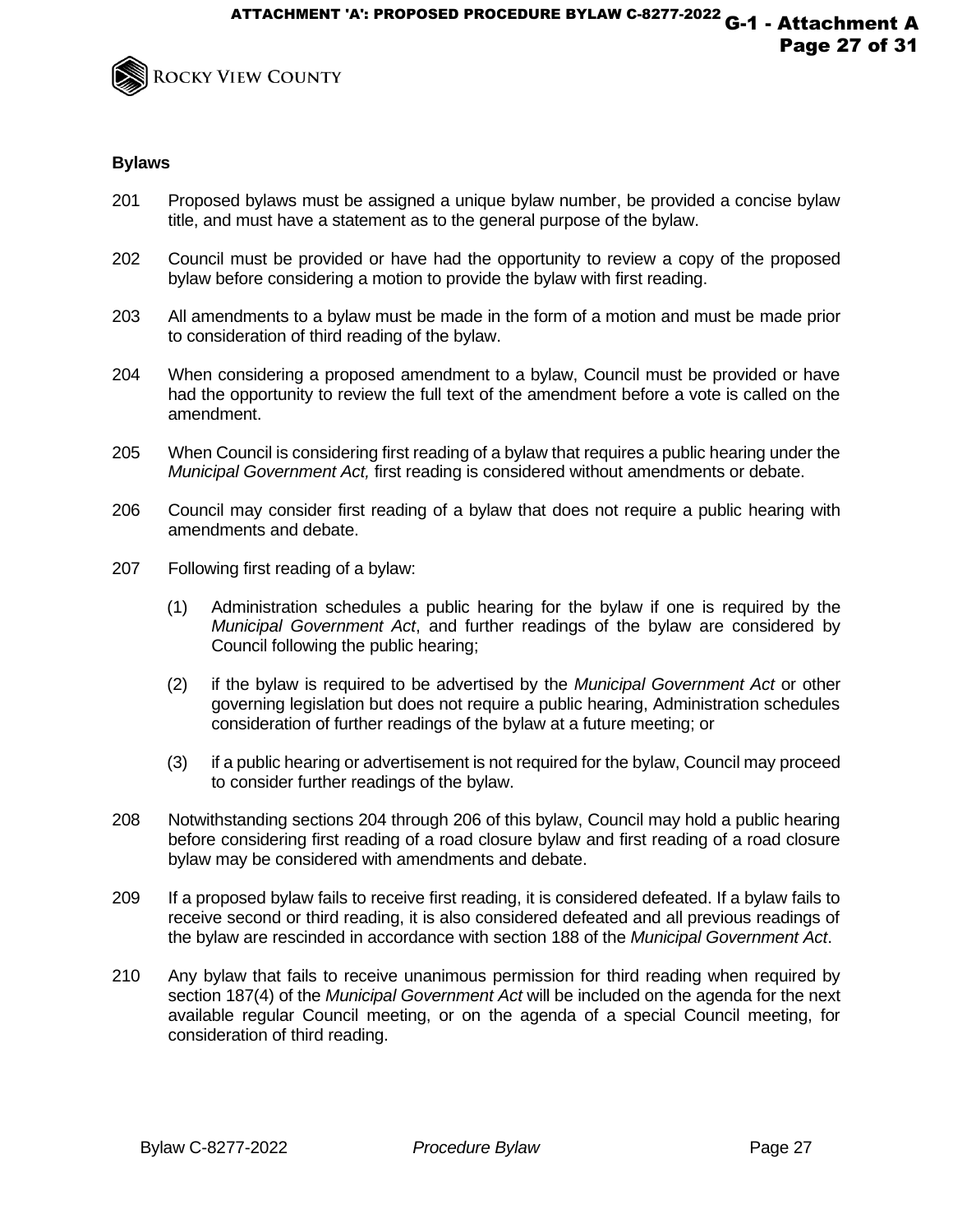

- 211 Once a bylaw receives third reading and the final version is available for signing, the Mayor and Chief Administrative Officer must sign the bylaw in accordance with section 213(3) of the *Municipal Government Act.*
- 212 The Chief Administrative Officer is authorized to prepare consolidations of bylaws as required from time to time in accordance with section 69 of the *Municipal Government Act*.

## **Severability**

213 Each provision of this bylaw is independent of all other provisions. If any provision of this bylaw is declared invalid for any reason by a court of competent jurisdiction, all other provisions of this bylaw will remain valid and enforceable.

#### **Transitional**

- 214 Bylaw C-7907-2019, being the *Procedure Bylaw*, and all amendments thereto are repealed upon this Bylaw passing and coming into full force and effect.
- 215 Bylaw C-8277-2022, being the *Procedure Bylaw*, is passed when it receives third reading and is signed in accordance with the *Municipal Government Act*.
- 216 Bylaw C-8277-2022, being the *Procedure Bylaw*, comes into full force and effect on August 1, 2022.

READ A FIRST TIME this and the state of the day of the state of the state of the state of the state of the state of the state of the state of the state of the state of the state of the state of the state of the state of th READ A SECOND TIME this \_\_\_\_\_\_\_ day of \_\_\_\_\_\_\_\_\_\_, 2022 UNANIMOUS PERMISSION FOR THIRD READING this \_\_\_\_\_\_\_ day of \_\_\_\_\_\_\_\_, 2022 READ A THIRD AND FINAL TIME this **EXECUTE:** day of the set of the set of the set of the set of the set of the set of the set of the set of the set of the set of the set of the set of the set of the set of the set of the se

> \_\_\_\_\_\_\_\_\_\_\_\_\_\_\_\_\_\_\_\_\_\_\_\_\_\_\_\_\_\_\_ Mayor

> \_\_\_\_\_\_\_\_\_\_\_\_\_\_\_\_\_\_\_\_\_\_\_\_\_\_\_\_\_\_\_ Chief Administrative Officer

> \_\_\_\_\_\_\_\_\_\_\_\_\_\_\_\_\_\_\_\_\_\_\_\_\_\_\_\_\_\_\_

Date Bylaw Signed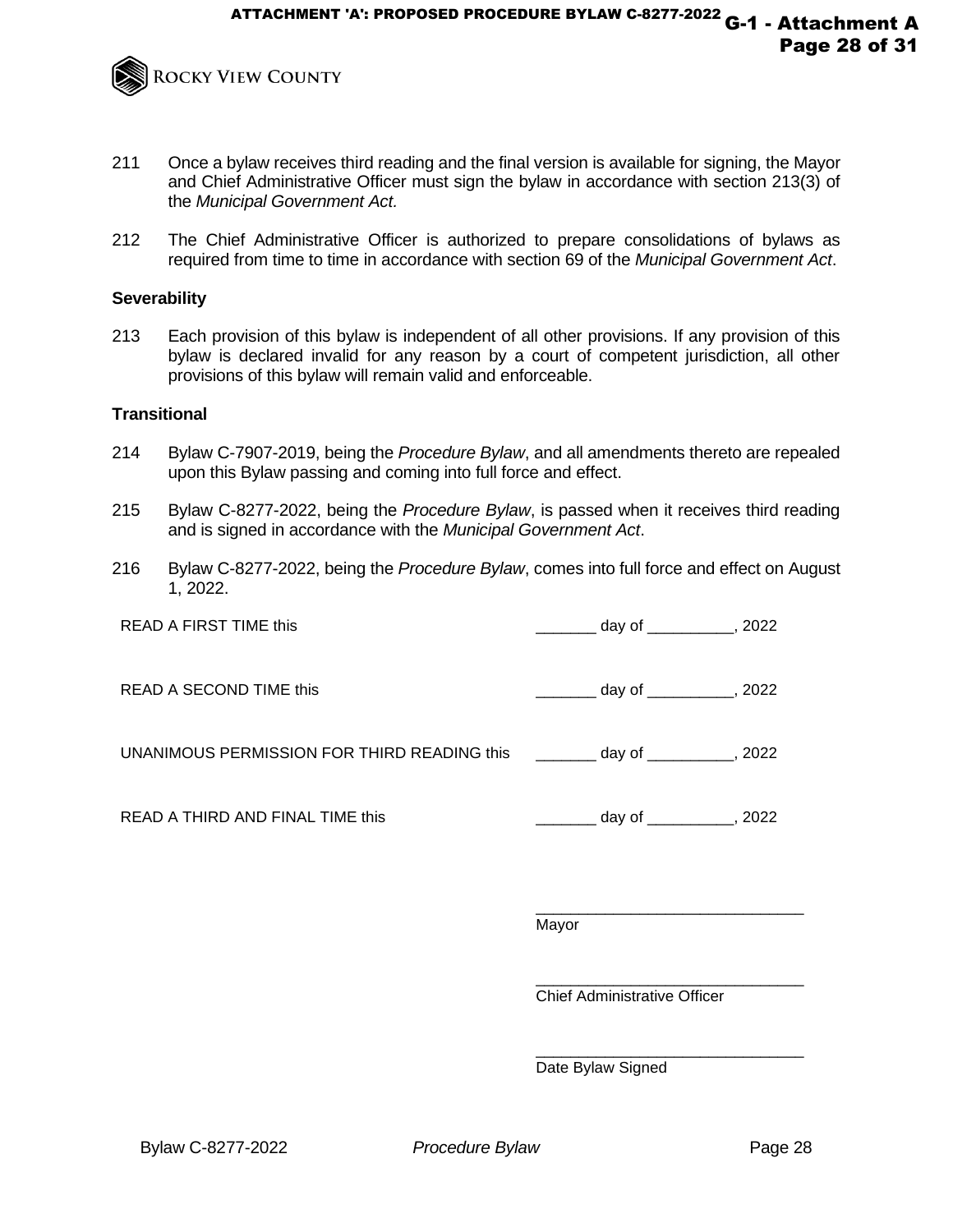

# **Bylaw C-8277-2022**

# **Schedule 'A' – Definitions**

- 1 **"Administration"** means the operations and staff under the direction of the Chief Administrative Officer.
- 2 **"Bylaw"** means a Bylaw of Rocky View County.
- 3 **"Chair"** means the person with the authority to preside over a meeting and direct the proceedings and conduct of that meeting.
- 4 **"Chief Administrative Officer"** means the Chief Administrative Officer of Rocky View County pursuant to the *Municipal Government Act* or their authorized delegate.
- 5 **"Closed session"** means a meeting or part of a meeting that is closed to the public in accordance with the *Municipal Government Act* and the *Freedom of Information and Protection of Privacy Act*, or as permitted under other governing legislation.
- 6 **"***Code of Conduct Bylaw***"** means, as the context requires, either:
	- (1) Rocky View County Bylaw C-7768-2018, being the *Council Code of Conduct Bylaw*, as amended or replaced from time to time; or
	- (2) Rocky View County Bylaw C-7855-2018, being the *Board and Committee Code of Conduct Bylaw*, both as amended or replaced from to time.
- 7 **"Committee"** means a committee, board, appeal board, commission, or other body of Rocky View County established by Council and with members appointed by Council.
- 8 **"Council"** means the duly elected Councillors of Rocky View County.
- 9 **"Councillor"** means a duly elected Councillor of Rocky View and includes the Mayor and Deputy Mayor.
- 10 **"Deputy Mayor"** means the deputy chief elected official appointed under section 152 of the *Municipal Government Act*.
- 11 **"Election"** means a general election as defined in the *Local Authorities Election Act* but does not include a by-election or a vote on a bylaw or question.
- 12 **"Emergent business"** means matters that were not included on a meeting agenda but due to time constraints or unusual circumstances must be considered at a specific meeting.
- 13 *"Freedom of Information and Protection of Privacy Act"* means the *Freedom of Information and Protection of Privacy Act,* RSA 2000, c F-25 as amended or replaced from time to time.
- 14 **"Group"** means three or more persons with a common interest in a matter before Council or a committee pursuant to this bylaw.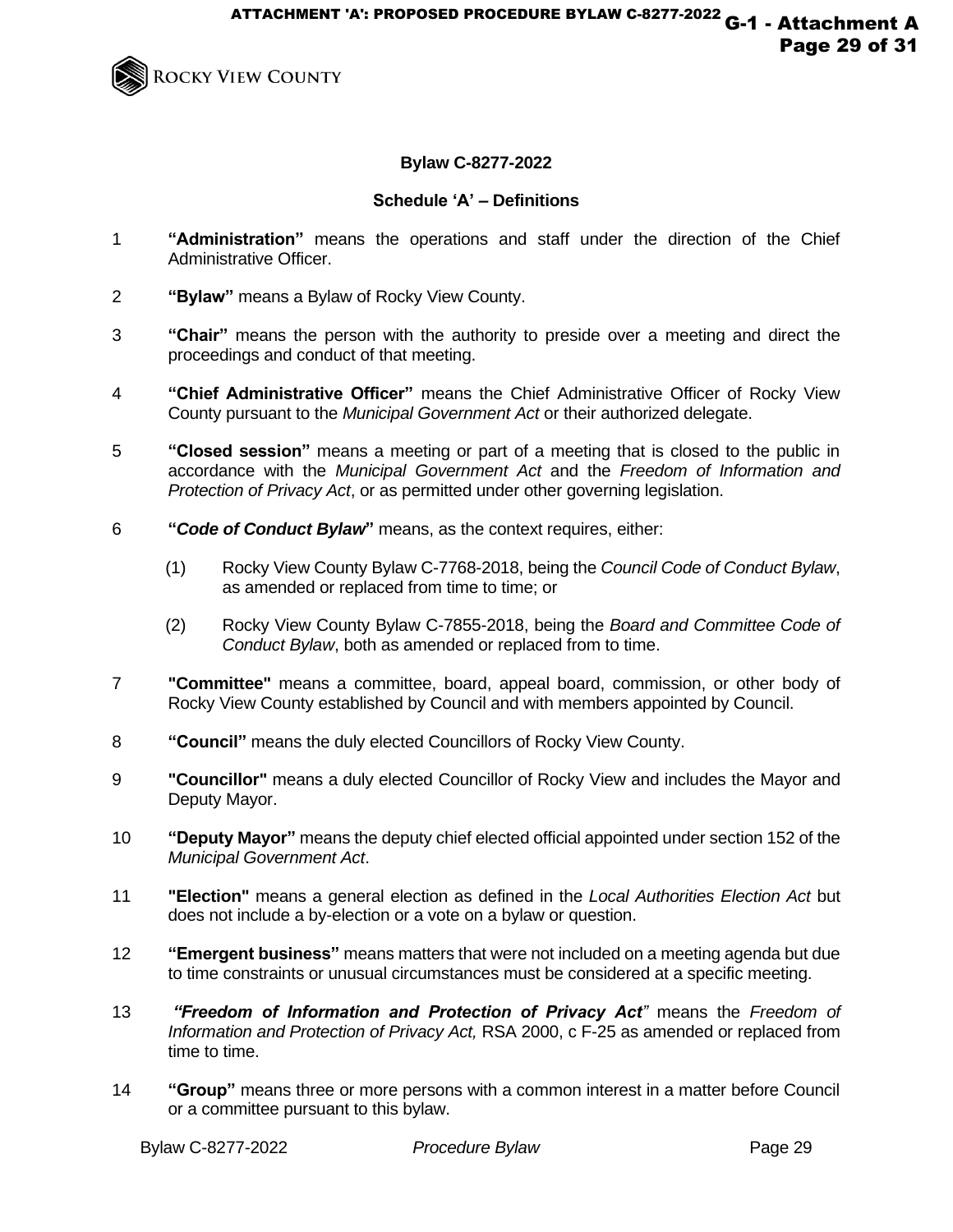

- 15 *"Local Authorities Election Act"* means *the Local Authorities Election Act*, RSA 2000, c L-21, as amended or replaced from time to time.
- 16 **"Majority"** means more than half of the members present. For example, the majority for a body of seven members is four and the majority for a body of six members is also four.
- 17 **"Mayor"** means the person elected or appointed as chief elected official under section 150 of the *Municipal Government Act*.
- 18 **"Meeting"** means an organizational, regular, or special meeting of Council or a committee.
- 19 **"Member**" means either:
	- (1) a Councillor; or
	- (2) a person appointed by Council to a committee.
- 20 **"Motion"** means a proposal for action on a matter that is brought before Council or a committee pursuant to this bylaw.
- 21 **"***Municipal Government Act***"** means the *Municipal Government Act*, RSA 2000, c M-26, as amended or replaced from time to time.
- 22 **"Organizational meeting"** means an organizational meeting of Council held pursuant to the *Municipal Government Act*.
- 23 **"Pecuniary interest"** means a pecuniary interest as contemplated in the *Municipal Government Act,* or a *Code of Conduct Bylaw,* as amended or replaced from time to time.
- 24 **"Point of order"** means a question or concern raised by a member directed to the Chair to call attention to any departure from the *Procedure Bylaw*.
- 25 **"Point of privilege"** means a question or concern raised by a member directed to the Chair to call attention to the comfort of members.
- 26 **"Public hearing"** means a public hearing held pursuant to the *Municipal Government Act*  or any other legislation, whether statutory or non-statutory.
- 27 **"Quorum"** is the minimum number of members who must be present at a meeting in order to conduct business. For example, the quorum for a Council of seven members is four.
- 28 **"Regular meeting"** means a regular meeting of Council held pursuant to the *Municipal Government Act* or a regular meeting of a committee held pursuant to this bylaw or the committee's terms of reference.
- 29 **"Resolution"** means a motion that is passed by Council or a committee.
- 30 **"Special meeting"** means a special meeting of Council held pursuant to the *Municipal Government Act* or a special meeting of a committee held pursuant to this bylaw or the committee's terms of reference.